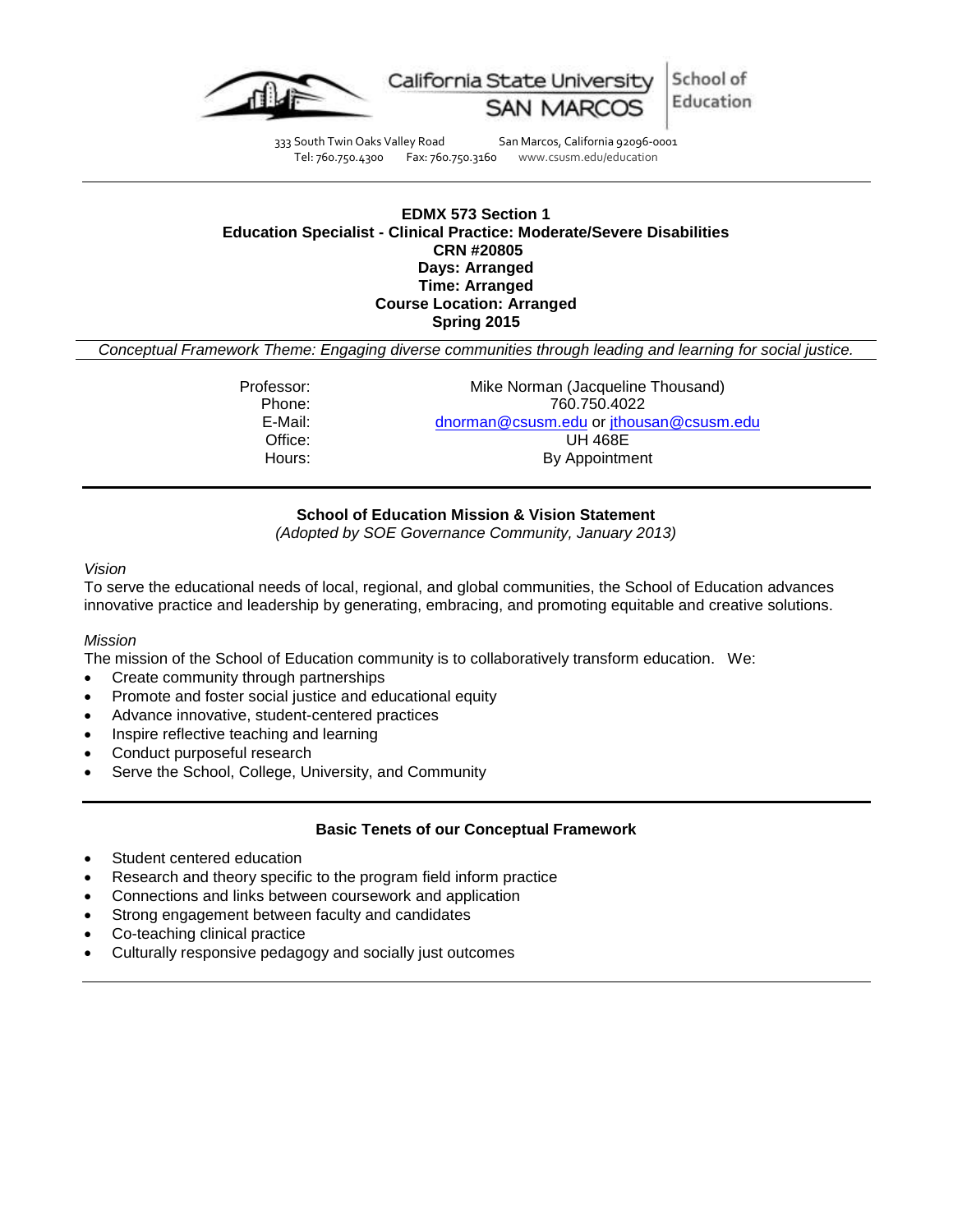# **Table of Contents**

<span id="page-1-0"></span>

| RUBRIC  CSUSM Moderate/Severe Education Specialist TPE Clinical Practice Assessment 7                |  |
|------------------------------------------------------------------------------------------------------|--|
|                                                                                                      |  |
|                                                                                                      |  |
|                                                                                                      |  |
|                                                                                                      |  |
|                                                                                                      |  |
|                                                                                                      |  |
|                                                                                                      |  |
|                                                                                                      |  |
|                                                                                                      |  |
|                                                                                                      |  |
|                                                                                                      |  |
| IX. FORMS TO BE USED BY CANDIDATE, SUPERVISORS, AND COOPERATING TEACHERS  10                         |  |
|                                                                                                      |  |
|                                                                                                      |  |
|                                                                                                      |  |
|                                                                                                      |  |
|                                                                                                      |  |
|                                                                                                      |  |
|                                                                                                      |  |
|                                                                                                      |  |
|                                                                                                      |  |
|                                                                                                      |  |
|                                                                                                      |  |
| Suggested Timeline for the Systematic Release of Responsibility in Co-Teaching Clinical Practice  26 |  |
|                                                                                                      |  |
|                                                                                                      |  |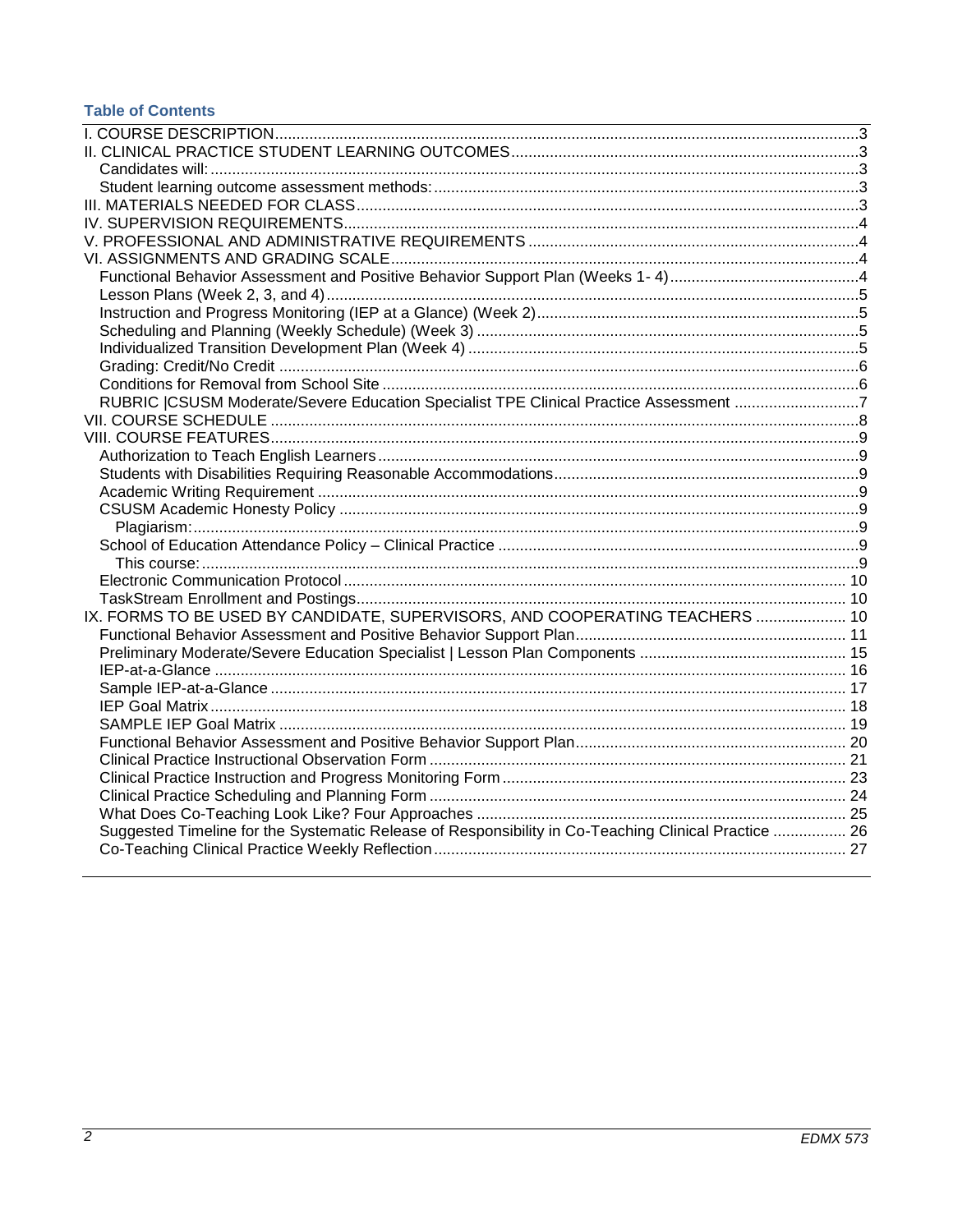## **I. COURSE DESCRIPTION**

Observation and teaching of students with moderate and severe disabilities under the supervision of a credentialed special education teacher and university supervisor. Includes seminars. *Graded Credit/No Credit. Enrollment Requirement: Enrollment in or successful completion of EDMX 634.*

## <span id="page-2-0"></span>**II. CLINICAL PRACTICE STUDENT LEARNING OUTCOMES**

#### <span id="page-2-1"></span>**Candidates will:**

- assess and instruct students of various ages (Kindergarten to 22 years of age) and cultural/linguistic backgrounds with moderate/severe disabilities including students eligible for special education because of diagnosed moderate/severe/profound mental retardation, physical health impairments, other health impairments, traumatic brain injury, deaf-blindness, multiple disabilities, emotional disturbance, and autism spectrum disorders.
- demonstrate successful performance of the Mild/Moderate Education Specialist Teaching Performance Expectations as assessed using the *Cal State San Marcos Clinical Practice Assessment Moderate/Severe Teaching Performance Expectations* observation form.

#### <span id="page-2-2"></span>**Student learning outcome assessment methods:**

Observations by university supervisor of clinical performance objectives and the 2010 California Commission on Teacher Credentialing (CCTC) Moderate/Severe Education Specialist Program Standards and the Moderate/Severe Education Specialist Teaching Performance Expectations (ES TPEs).

Observations by the school-based cooperating teacher of clinical performance objectives and the CCTC Moderate/Severe ES TPEs.

Completion of assignments for EDMX 573:

- Functional Behavior Assessment and Positive Behavior Support Plan (Weeks 1-4)
- Lesson Plans (Week 2-4)
- Clinical Practice Instruction and Progress Monitoring (IEP at a Glance) (Week 2)
- Scheduling and Planning (Week 3)
- Individualized Transition Development Plan (ITDP) (Week 4)

Completion of an Individualized Transition Development Plan (ITDP) summarizing strengths and needs for continued professional growth regarding the Moderate/Severe ES TPEs. The ITDP is developed with input from the candidate's university supervisor and cooperating teacher and is approved and signed by the candidate, the candidate's university supervisor, and the Education Specialist credential program coordinator or designee.

## <span id="page-2-3"></span>**III. MATERIALS NEEDED FOR CLASS**

<span id="page-2-4"></span>Because this is a supervised clinical experience, the materials for this class include the *Cal State San Marcos Clinical Practice Assessment Moderate/Severe Teaching Performance Expectations* observation form and other forms related to Clinical Practice Assignments.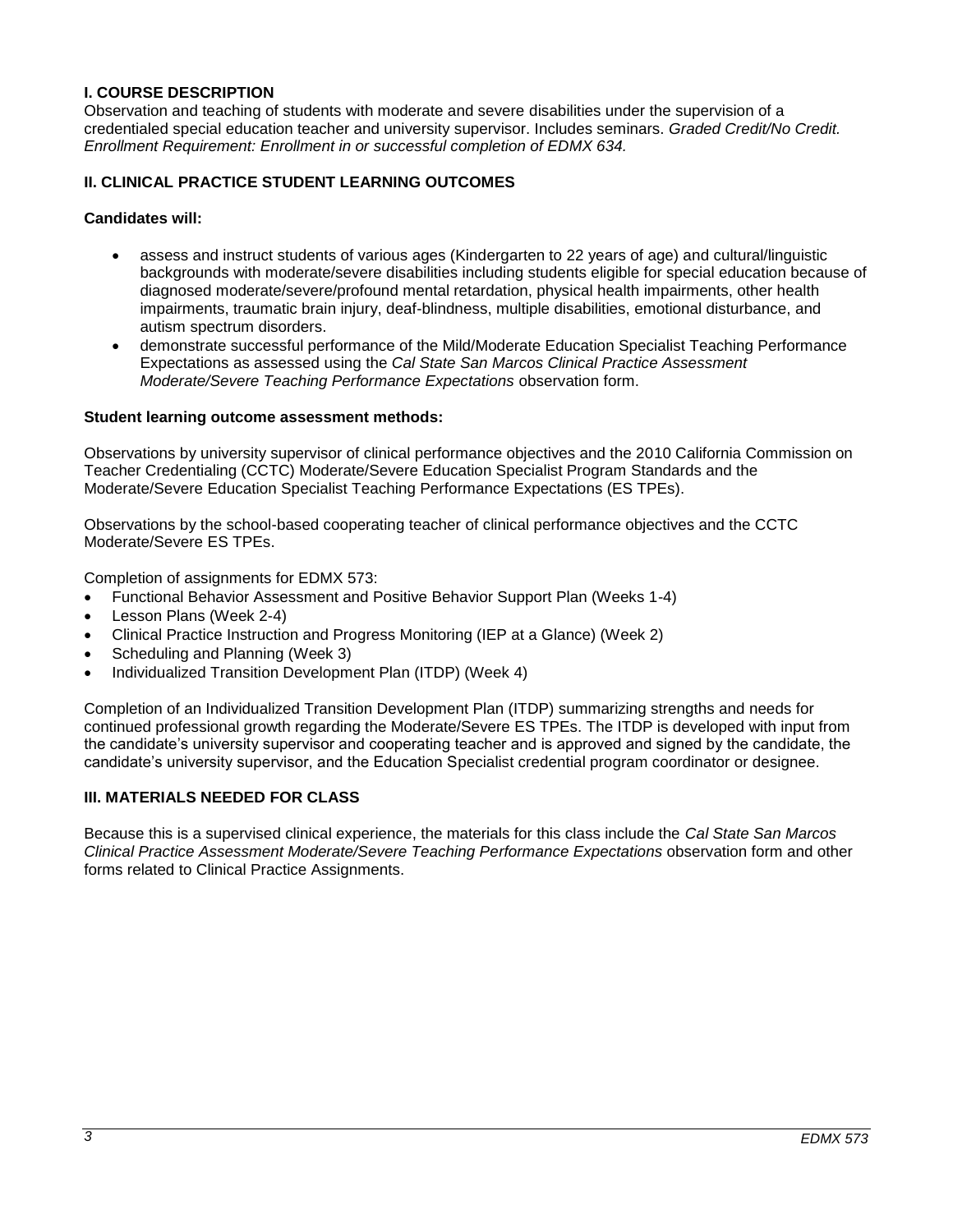## **IV. SUPERVISION REQUIREMENTS**

- 1. Each candidate in this clinical practice meets with a university clinical practice supervisor at least four times to discuss clinical experiences in order to expand participants' knowledge of various assessment and intervention techniques and to practice participation in Individual Educational Program meetings.
- 2. Each candidate engages in a minimum of four weeks of supervised clinical practicum hours in one or more school and/or community setting in which students with moderate and severe disabilities are being educated and engagement in an observation of a community-based leisure time.
- 3. Each candidate provides documentation of the clinical experiences described in the course objectives through notations on the Cal State San Marcos Clinical Practice Assessment Moderate/Severe Teaching Performance Expectations observation form.
- 4. Each candidate completes the required assignments of Clinical Practice including: Weekly Lesson Plans, Instruction and Progress Monitoring (IEP at a Glance), Scheduling and Planning, and a Positive Behavior Support Plan.
- 5. Each candidate produces an Individualized Transition Development Plan that summarizes strengths and areas of need for continued professional growth and that is signed by the candidate, the candidate's university supervisor, and the Education Specialist credential program coordinator or designee.

## <span id="page-3-0"></span>**V. PROFESSIONAL AND ADMINISTRATIVE REQUIREMENTS**

- 1. "Person-first" language (e.g., "Student with Down Syndrome" rather than "Down Syndrome student;" "Johnny who happens to have Down Syndrome" rather than "My Down Syndrome student") must be used throughout all written and oral assignments and discussions.
- 2. Word-process all written plans for treatment and assessment. Keep an electronic copy of all of your work. You will want these for your records and for potential future use as professional portfolio entries.
- 3. Complete and submit all clinical experience documentation on the due dates for full credit. If you have extraordinary circumstances that impact timely submission, inform the university supervisor. Any time that you have questions or concerns, please contact the university supervisor immediately.
- 4. Profession behavior is expected at all school and community sites with educational and program personnel, students, families, and supervisory personnel.
- 5. Academic Honesty Policy and Plagiarism. Students are expected to adhere to standards of academic honesty and integrity, as outlined in the Student Academic Honesty Policy. All assignments must be original work, clear and error-free. All ideas/material that are borrowed from other sources must have appropriate references to the original sources. Any quoted material should give credit to the source and be punctuated accordingly. The instructor reserves the right to discipline any student for academic dishonesty, in accordance with the general rules and regulations of the university. Disciplinary action may include the lowering of a grade, a failing grade for the assignment or the class as a whole, or dismissal from the program or university.

## <span id="page-3-1"></span>**VI. ASSIGNMENTS AND GRADING SCALE**

## <span id="page-3-2"></span>**Functional Behavior Assessment and Positive Behavior Support Plan (Weeks 1- 4)**

Each Teacher Candidate conducts a functional behavior assessment for one student within the clinical practice environment and uses that data to prepare a positive behavior support plan. The assignment begins the first week of clinical practice and concludes the final week. Please use the Functional Behavior Assessment and Positive Behavior Support Plan on pages 12 - 15 of this syllabus as a template for this assignment.

- Week 1: Candidates select a student from their clinical practice setting to conduct this assignment. Candidates complete Part I General Information (on page 12 of this syllabus), which includes: general information, behavior of concerns, reasons for developing the behavior support plan, background information, assessment techniques used to examine and analyze behavior. In addition, candidates begin to gather data for the functional behavior assessment. Data collection continues throughout clinical practice. All components of the form must be complete and detailed.
- Week 2: Candidates complete Part II (A) Functional Behavior Assessment (on pages 13 of this syllabus), which includes: Behavior of concern, setting events/antecedents, definition of specific behavior (inclusive of baseline data), consequences, and the function of the behavior. All components of the form must be complete and detailed.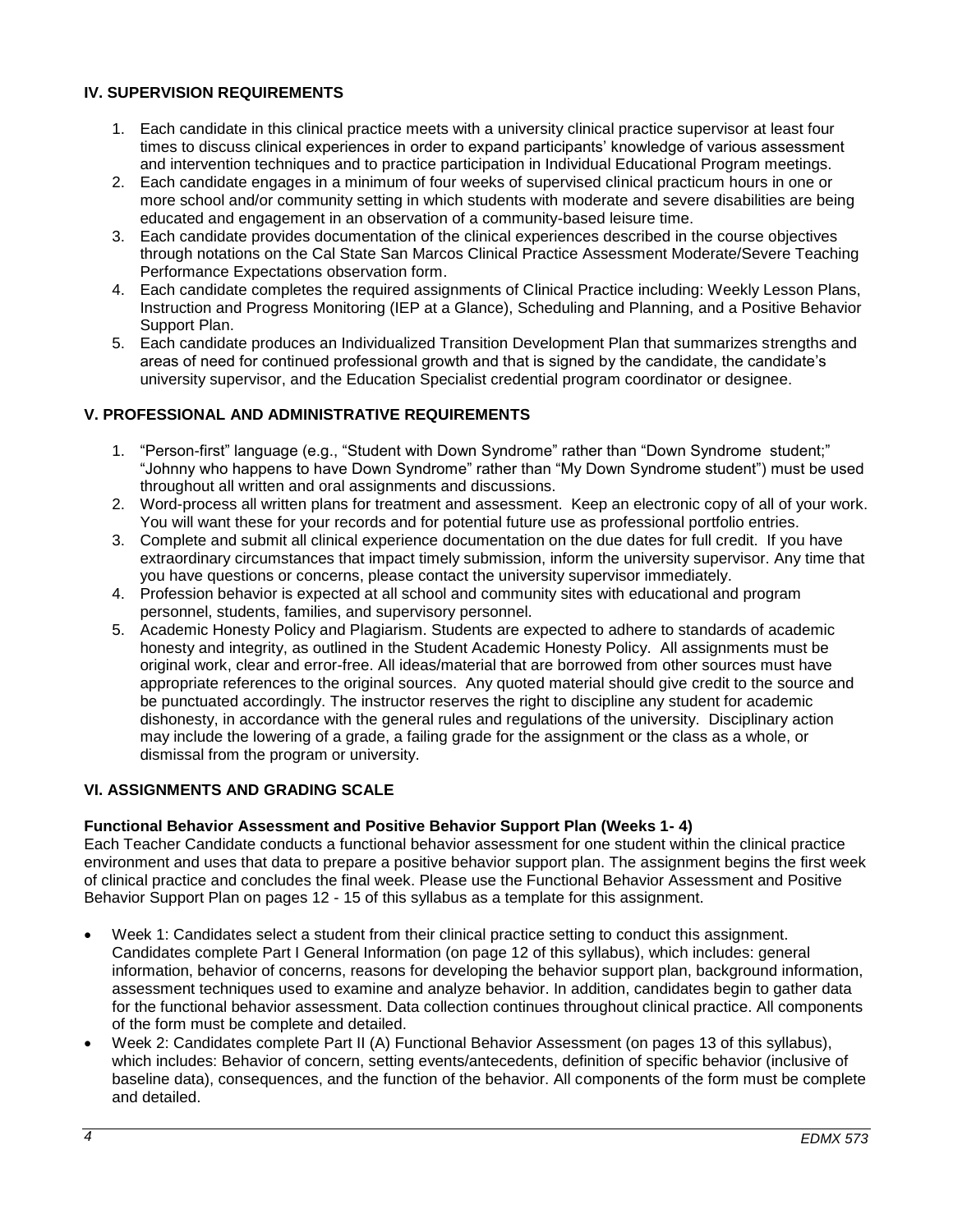- Week 3: Candidates complete Part II (B) Functional Behavioral Assessment: Rationale for Hypothesized Function of Behavior (on page 14 of this syllabus). All components of the form must be complete and detailed.
- Week 4: Candidates complete Part III Positive Behavior Support Plan Development (on page 14 of this syllabus), which include: Setting event strategies, antecedent strategies, teaching and reinforcement of replacement behaviors/skills, strategies to alter consequences, and strategies to improve quality of life. All components of the form must be complete and detailed.

Candidates meet with both their Cooperating Teacher and University Supervisor to review this assignment and make plans for implementing this plan for the student. University Supervisors grade this assignment as either a pass or no pass and use it as an artifact for:

M/S TPE 6/11.4 Knows how to design and implement a Positive Behavior Support Plan and interventions based upon functional behavior assessments

## <span id="page-4-0"></span>**Lesson Plans (Week 2, 3, and 4)**

Teacher candidates are required to prepare detailed lesson plans for the times their University Supervisor will observe. Please provide a hardcopy of the lesson plan to the University Supervisor on the time/date of the observation. See Lesson Plan Template on page 16 of this syllabus.

## <span id="page-4-1"></span>**Instruction and Progress Monitoring (IEP at a Glance) (Week 2)**

Teacher candidate must prepare and attach an IEP-at-a-Glance for a minimum of five (5) students assigned to their caseload. Each document must include:

- Positive Student Profile
- IEP Goals at a Glance
- IEP Goals Progress Monitoring Method/Schedule
- Support Needs and Other Important Information
- Matrix that indicates where/when each IEP goal will be addressed See IEP Matrix and Example on pages 17-20 of this syllabus.

#### <span id="page-4-2"></span>**Scheduling and Planning (Weekly Schedule) (Week 3)**

Teacher Candidate must prepare and attach a weekly schedule. Schedule must include:

- Education Specialist Teacher Schedule
- Paraeducator Schedule
- Student Schedule
- Related Service Professionals Therapy/Support Time

#### <span id="page-4-3"></span>**Individualized Transition Development Plan (Week 4)**

<span id="page-4-4"></span>Prior to the completion of a Preliminary Education Specialist program, each Education Specialist candidate must complete an Individualized Transition Development Plan (ITDP) that summarizes the candidate's strengths, areas of need for continued professional growth, and possible future professional development activities, inclusive of up to 12 semester units of university coursework. The plan is based upon the candidate's reflections on performance in coursework and assessed performance on the Education Specialist Teacher Performance Expectations in clinical practice. The ITDP is developed with input from the candidate's university supervisor and cooperating teacher and must be approved and signed by the candidate, the candidate's university supervisor, and the Education Specialist credential program coordinator or designee. The ITDP is used by the candidate to assist in the development of an Individualized Induction Plan (IIP) that will guide advanced preparation and application of knowledge and skills in the candidate's Clear Credential preparation program.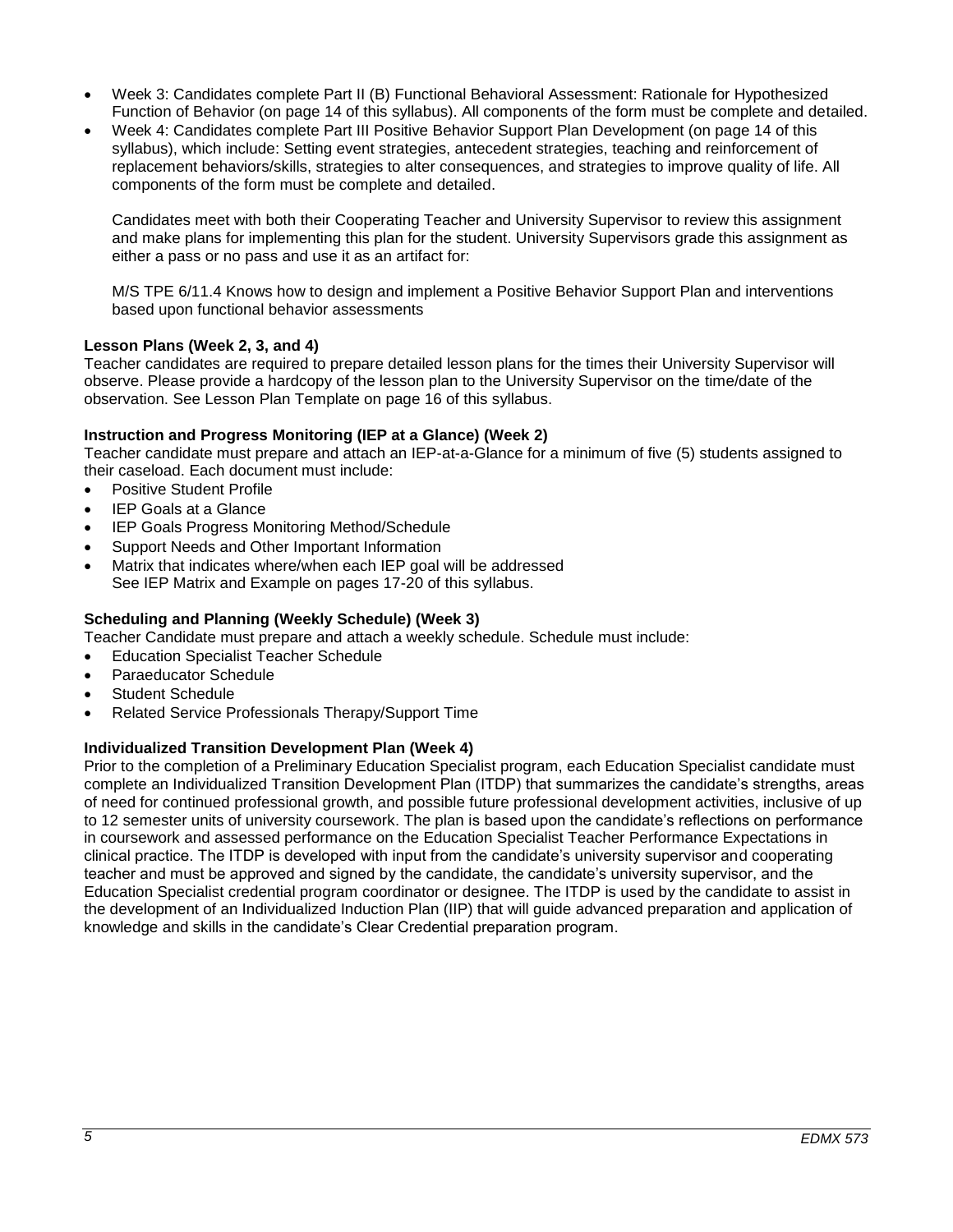## **Grading: Credit/No Credit**

The candidate's university supervisor, in collaboration with the cooperating teacher, prepares a Clinical Practice Summary report and completes the ES TPE assessment based upon observations and clinical practice cooperating teacher feedback. The rubric on pages 7 and 8 of this syllabus provide guidance for assigning a performance score on the clinical practice assessment document. These documents are presented to the teacher candidate at the exit meeting and all participants sign the documents. These documents serve as official verification of successful completion of Clinical Practice and are required for the University to be able to recommend a candidate for a credential at the end of the program.

- 1. A grade of CREDIT (CR) or NO CREDIT (NC) will be assigned for clinical practice experiences by the university supervisor. If a credential candidate has not successfully met the Education Specialist Teacher Performance Expectations at an appropriate level (approaching in CP I, met in CP II), the candidate may be required to extend or repeat the experience.
- 2. If a candidate is unsuccessful in a clinical practice experience, a grade of NO CREDIT will be given. Granting of an additional opportunity for clinical practice will be made based on the circumstances under which the original NO CREDIT was given.
- 3. Should a candidate be in the potential situation of receiving NO CREDIT for clinical practice, the university supervisor and cooperating teacher must complete a Statement of Concern (SOC) as soon as possible and provide copies to the Program Coordinator. The documentation in the SOC, the action plan, and the follow up steps to the plan are key documents that are used to verify inadequate performance in clinical practice, if the action plan is not achieved.
- 4. Should a second clinical practice experience be recommended, the candidate must re-register for the clinical practice course prior to the new placement being made.

## <span id="page-5-0"></span>**Conditions for Removal from School Site**

A candidate will be removed from the school site and a Statement of Concern documenting the situation will be written immediately if a candidate:

- 1. endangers students or others;
- 2. violates recognized codes of conduct, e.g. CSUSM Student Code of Conduct, CSUSM Academic Honesty Policy NEA Code of Ethics, CA Education Code Section 44932; and/or
- <span id="page-5-1"></span>3. is dismissed from the classroom or school site by the cooperating professional or site or district administrator.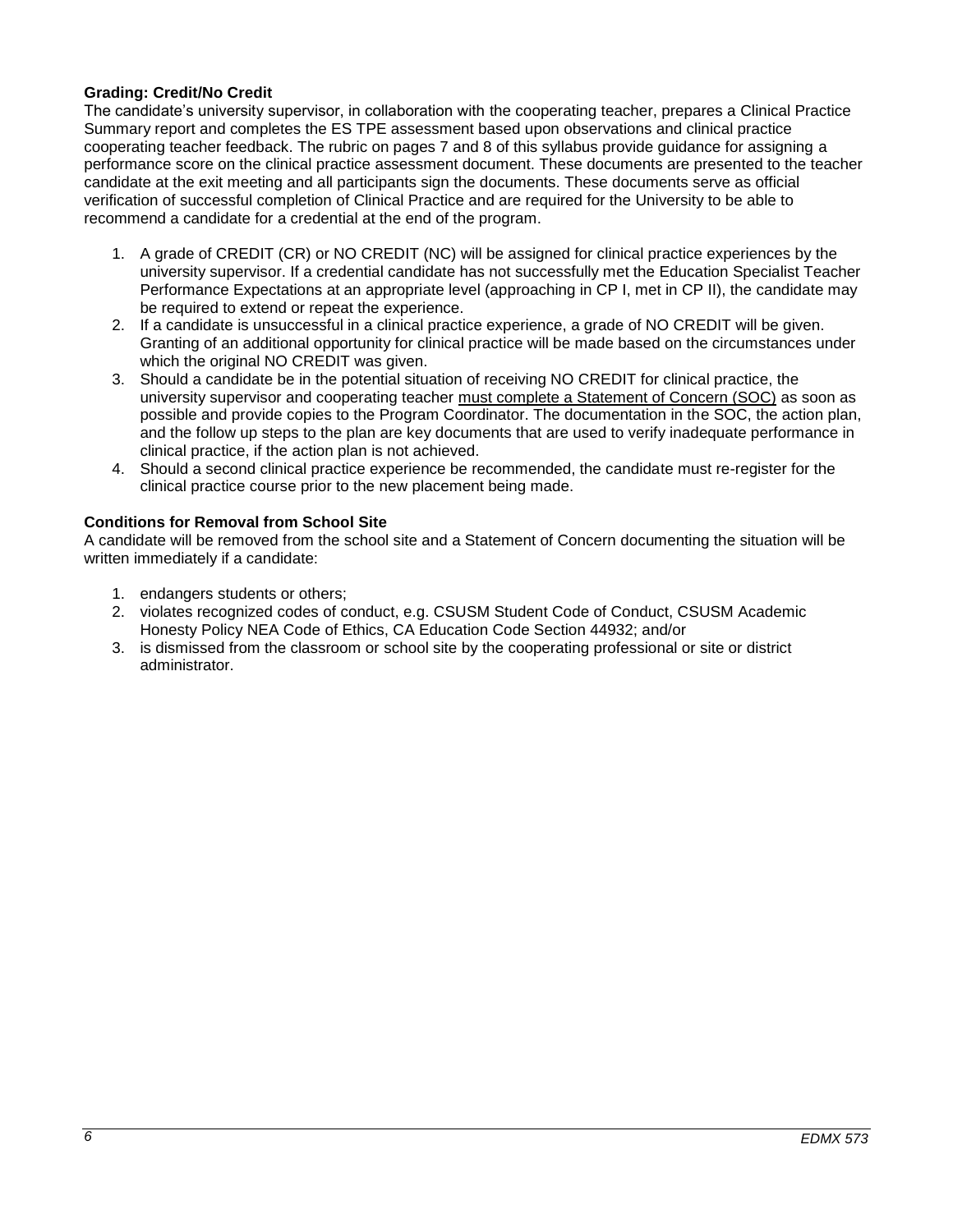#### **RUBRIC |CSUSM Moderate/Severe Education Specialist TPE Clinical Practice Assessment**

The following rubric describes the timeframe, conditions, and expected evaluated behaviors and artifacts for each of the 4 performance levels on the *CSUSM Moderate/Severe Education Specialist TPE Clinical Practice Assessment* instrument. It clarifies the performance standard or criteria represented by the Does Not Meet (1), Approaching (2), Meets (3), and Exceptional (4) clinical rating for a TPE element on the 4-point rating scale. The University Supervisor and Cooperating Teacher can independently use this rubric and then confer as to the appropriate rating on a TPE element for a candidate they both are mentoring. A candidate must earn at least a Meets (3) score on each TPE element to get credit for the element in

<span id="page-6-0"></span>

| Does Not Meet (1)                                                                                                                                                                                                                                                                                                                                                                                                                                                                                                                                                                                                                                                                                                                                                                                                                                                                                                                                                                                                                                                                                                                                                                                                                                                                                                                                                                                                                                                                              | Approaching (2)                                                                                                                                                                                                                                                                                                                                                                                                                                                                                                                                                                                                                                                                                                                                                                                                                                                                                                                                                                                                                                                                                                                                                                                                                                                                                                                                                                                                                      | Meets (3)                                                                                                                                                                                                                                                                                                                                                                                                                                                                                                                                                                                                                                                                                                                                                                                                                                                                                                                                                                                                                                                                                                                                                                                                                                                                                                                                           | Exceptional (4)                                                                                                                                                                                                                                                                                                                                                                                                                                                                                                                                                                                                                                                                                                                                                                                                                                                                                                                                                                                                                                                                                                                                                                                                                                                                                                                                                                           |
|------------------------------------------------------------------------------------------------------------------------------------------------------------------------------------------------------------------------------------------------------------------------------------------------------------------------------------------------------------------------------------------------------------------------------------------------------------------------------------------------------------------------------------------------------------------------------------------------------------------------------------------------------------------------------------------------------------------------------------------------------------------------------------------------------------------------------------------------------------------------------------------------------------------------------------------------------------------------------------------------------------------------------------------------------------------------------------------------------------------------------------------------------------------------------------------------------------------------------------------------------------------------------------------------------------------------------------------------------------------------------------------------------------------------------------------------------------------------------------------------|--------------------------------------------------------------------------------------------------------------------------------------------------------------------------------------------------------------------------------------------------------------------------------------------------------------------------------------------------------------------------------------------------------------------------------------------------------------------------------------------------------------------------------------------------------------------------------------------------------------------------------------------------------------------------------------------------------------------------------------------------------------------------------------------------------------------------------------------------------------------------------------------------------------------------------------------------------------------------------------------------------------------------------------------------------------------------------------------------------------------------------------------------------------------------------------------------------------------------------------------------------------------------------------------------------------------------------------------------------------------------------------------------------------------------------------|-----------------------------------------------------------------------------------------------------------------------------------------------------------------------------------------------------------------------------------------------------------------------------------------------------------------------------------------------------------------------------------------------------------------------------------------------------------------------------------------------------------------------------------------------------------------------------------------------------------------------------------------------------------------------------------------------------------------------------------------------------------------------------------------------------------------------------------------------------------------------------------------------------------------------------------------------------------------------------------------------------------------------------------------------------------------------------------------------------------------------------------------------------------------------------------------------------------------------------------------------------------------------------------------------------------------------------------------------------|-------------------------------------------------------------------------------------------------------------------------------------------------------------------------------------------------------------------------------------------------------------------------------------------------------------------------------------------------------------------------------------------------------------------------------------------------------------------------------------------------------------------------------------------------------------------------------------------------------------------------------------------------------------------------------------------------------------------------------------------------------------------------------------------------------------------------------------------------------------------------------------------------------------------------------------------------------------------------------------------------------------------------------------------------------------------------------------------------------------------------------------------------------------------------------------------------------------------------------------------------------------------------------------------------------------------------------------------------------------------------------------------|
| (the standard)<br>Requires significant more<br>understanding, instruction,<br>and/or experience                                                                                                                                                                                                                                                                                                                                                                                                                                                                                                                                                                                                                                                                                                                                                                                                                                                                                                                                                                                                                                                                                                                                                                                                                                                                                                                                                                                                | (meeting the standard)<br>Understands but requires<br>additional coaching or<br>clarification                                                                                                                                                                                                                                                                                                                                                                                                                                                                                                                                                                                                                                                                                                                                                                                                                                                                                                                                                                                                                                                                                                                                                                                                                                                                                                                                        | (the standard)<br>Meets the standard as stated<br>in the ES TPE at the level of a<br>novice teacher                                                                                                                                                                                                                                                                                                                                                                                                                                                                                                                                                                                                                                                                                                                                                                                                                                                                                                                                                                                                                                                                                                                                                                                                                                                 | Performs the standard as<br>stated in the ES TPE at an<br>exceptional level, well<br>beyond novice                                                                                                                                                                                                                                                                                                                                                                                                                                                                                                                                                                                                                                                                                                                                                                                                                                                                                                                                                                                                                                                                                                                                                                                                                                                                                        |
| Given the timeframe of the<br>clinical practice experience<br>(i.e., 50 days for Mild/Moderate<br>clinical practice and 20 days<br>for Moderate/Severe clinical<br>practice) and the modeling,<br>guided practice, and coaching<br>provided by the Cooperating<br>Teacher (Intern Support<br>Provider) and University<br>Supervisor, either or both the<br>University Supervisor and/or<br>Cooperating Teacher's assess<br>via their observations and/or<br>examination of the artifacts<br>(e.g., assessment report,<br>observation report, lesson<br>plans) provided by the<br>candidate for the given TPE<br>element leads to the<br>conclusion that the candidate:<br>has demonstrates the<br>knowledge and/or practice<br>articulated in the TPE element<br>criterion with little frequency<br>and will require extensive<br>modeling, coaching,<br>instruction, and clinical<br>experience to potentially<br>achieve the criterion<br>performance<br>has provided few or no<br>evidences that are assessed<br>as (a) relevant examples, (b)<br>appropriate to the content of<br>the TPE element, or (c)<br>adequate to demonstrate the<br>criterion as stated in the TPE<br>element<br>even when provided with<br>prompting and direct<br>questioning, has difficulty<br>identifying ways in which the<br>provided artifact(s) and/or<br>his/her assessment,<br>instruction, decision-making,<br>and collaborative behaviors<br>illustrate performance of the<br>TPE element's criterion | Given the timeframe of the<br>clinical practice experience<br>(i.e., 50 days for<br>Mild/Moderate clinical practice<br>and 20 days for<br>Moderate/Severe clinical<br>practice) and the modeling,<br>guided practice, and coaching<br>provided by the Cooperating<br>Teacher (Intern Support<br>Provider) and University<br>Supervisor, either or both the<br>University Supervisor and/or<br>Cooperating Teacher assess<br>via their observations and/or<br>examination of the artifacts<br>(e.g., assessment report,<br>observation report, lesson<br>plans) provided by the<br>candidate for the given TPE<br>element that the candidate:<br>has demonstrated, but not yet<br>consistently, the knowledge<br>and/or practice articulated in<br>the TPE element criterion and<br>requires and will benefit from<br>further modeling, coaching,<br>and/or clarification to achieve<br>the criterion performance<br>has provided some, but not<br>yet sufficient, evidences that<br>are (a) relevant examples, (b)<br>appropriate to the content of<br>the TPE element, and (c)<br>adequate to demonstrate the<br>criterion as stated in the TPE<br>element<br>requires some prompting,<br>when asked to describe and<br>explain ways in which the<br>provided artifact(s) and/or<br>his/her assessment,<br>instruction, decision-making,<br>and collaborative behaviors<br>illustrate performance of the<br>TPE element's criterion | Given the timeframe of the<br>clinical practice experience<br>(i.e., 50 days for Mild/Moderate<br>clinical practice and 20 days for<br>Moderate/Severe clinical<br>practice) and the modeling,<br>guided practice, and coaching<br>provided by the Cooperating<br>Teacher (Intern Support<br>Provider) and University<br>Supervisor, both the University<br><b>Supervisor and Cooperating</b><br>Teacher assess via their<br>observations and examination<br>of the artifacts (e.g.,<br>assessment report, observation<br>report, lesson plans) provided<br>by the candidate for the given<br>TPE element that there is<br>adequate evidence to conclude<br>that the candidate:<br>has consistently demonstrated<br>the knowledge and/or practice<br>articulated in the TPE element<br>criterion with minimal need for<br>further modeling, coaching or<br>clarification<br>has provided evidences that<br>are (a) relevant examples, (b)<br>appropriate to the content of<br>the TPE element, and (c)<br>adequate to demonstrate the<br>criterion as stated in the TPE<br>element<br>can describe and explain, with<br>little to no prompting, ways in<br>which the provided artifact(s)<br>and/or his/her assessment,<br>instruction, decision-making,<br>and collaborative behaviors<br>illustrate performance of the<br>TPE element's criterion | Given the timeframe of the<br>clinical practice experience<br>(i.e., 50 days for<br>Mild/Moderate clinical practice<br>and 20 days for<br>Moderate/Severe clinical<br>practice) and the modeling,<br>guided practice, and coaching<br>provided by the Cooperating<br>Teacher (Intern Support<br>Provider) and University<br>Supervisor, both the<br>University Supervisor and<br>Cooperating Teacher assess<br>via their observations and<br>examination of the artifacts<br>(e.g., assessment report,<br>observation report, lesson<br>plans) provided by the<br>candidate for the given TPE<br>element that there is <b>ample</b><br>evidence to conclude that the<br>candidate:<br>has consistently<br>demonstrated the knowledge<br>and/or practice articulated in<br>the TPE element criterion<br>without need for further<br>modeling, coaching or<br>clarification<br>has provided multiple<br>evidences that are clearly (a)<br>relevant examples, (b)<br>appropriate to the content of<br>the TPE element, and (c)<br>adequate to demonstrate the<br>criterion as stated in the TPE<br>element<br>can independently (without<br>prompting) describe and<br>explain in detail ways in which<br>the provided artifact(s) and/or<br>his/her assessment,<br>instruction, decision-making,<br>and collaborative behaviors<br>illustrate performance of the<br>TPE element's criterion |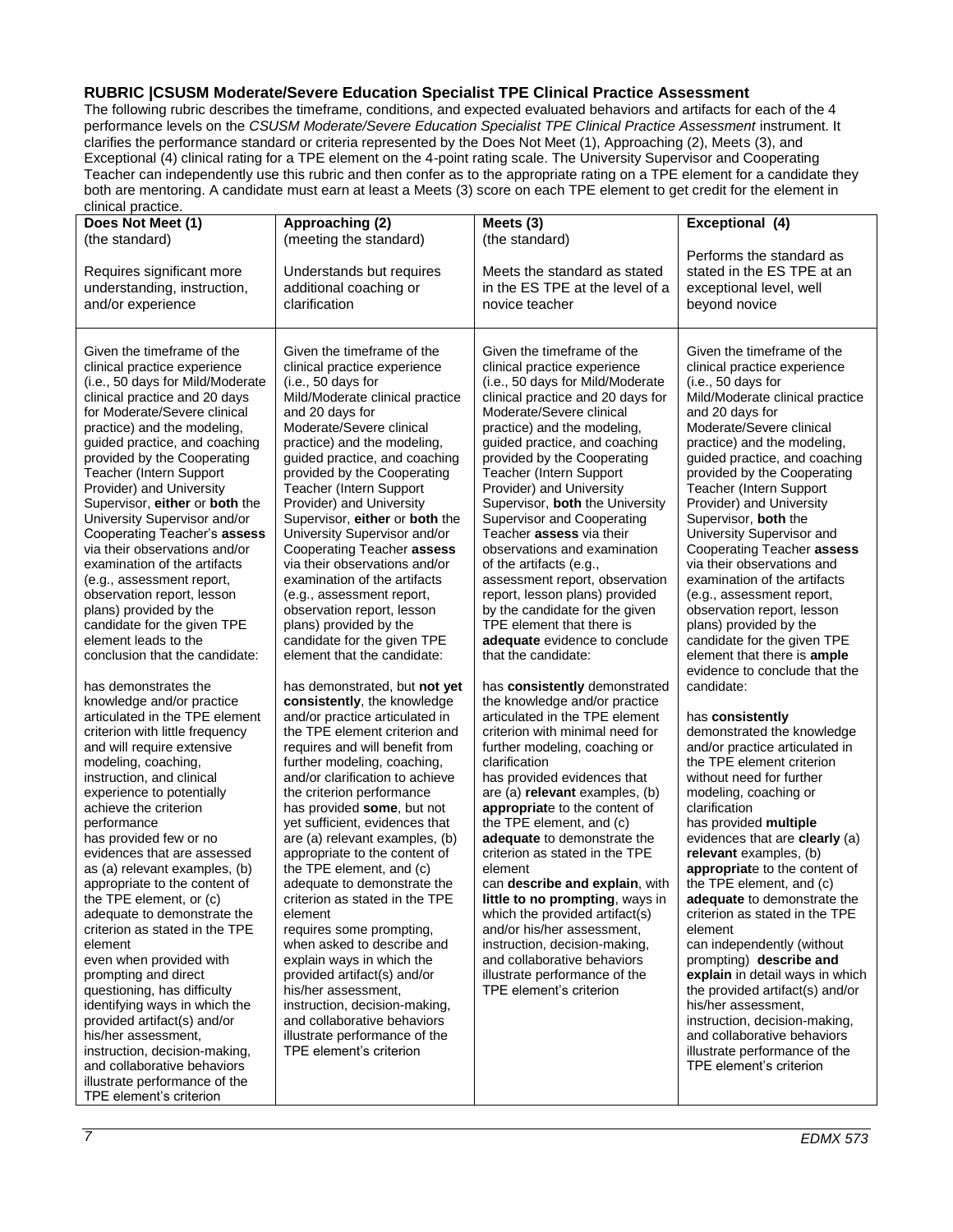# **VII. COURSE SCHEDULE**

<span id="page-7-0"></span>

| Week 1  | Arrange a time with university supervisor (US) to meet cooperating teacher (CT), principal, special<br>educators, and support personnel on site. Share course syllabi and ES TPEs with your CT.<br>Gather info on school (e.g., handbooks, maps, schedules, discipline policy, special education<br>services and procedures).<br>Work in accordance with your CT's contract hours. Be available before and after school. Attend<br>faculty/staff meetings and in-service events, and participate in other appropriate professional<br>activities that do not conflict with your evening credential courses. If you must be absent or<br>leave early, inform your CT in advance.<br>In collaboration with CT, plan for opportunities to teach, assess, observe, attend meetings and<br>take on all special education responsibilities.<br>Confer with CT to plan a) short and long-range goals, b) activities to ensure accomplishment of<br>the Moderate/Severe Education Specialist TPEs, and c) assumption of full teaching and other<br>special education job responsibilities during your clinical experience.<br>Be sure you, the CT, and your university supervisor have made a plan to ensure you have<br>opportunities to demonstrate the competencies on the Moderate/Severe Education Specialist<br><b>TPE Clinical Practice Assessment.</b><br>Begin working on Functional Behavior Assessment and Positive Behavior Support Plan. |
|---------|-----------------------------------------------------------------------------------------------------------------------------------------------------------------------------------------------------------------------------------------------------------------------------------------------------------------------------------------------------------------------------------------------------------------------------------------------------------------------------------------------------------------------------------------------------------------------------------------------------------------------------------------------------------------------------------------------------------------------------------------------------------------------------------------------------------------------------------------------------------------------------------------------------------------------------------------------------------------------------------------------------------------------------------------------------------------------------------------------------------------------------------------------------------------------------------------------------------------------------------------------------------------------------------------------------------------------------------------------------------------------------------------------------------------------------------------------|
| Weeks 2 | 1 <sup>st</sup> Observation from University Supervisor: Prepare lesson plan for observation period. Be<br>sure to have hardcopy ready at the time of the visit.<br>Instruction and Progress Monitoring Assignment (Program-at-a-Glance) DUE to University<br>Supervisor.<br>Meet with your US and CT to note progress on the M/S ED TPEs.<br>Confer with CT regarding your performance, lesson planning, and other appropriate topics.                                                                                                                                                                                                                                                                                                                                                                                                                                                                                                                                                                                                                                                                                                                                                                                                                                                                                                                                                                                                        |
| Weeks 3 | Take over all special education responsibilities for a minimum of 2 weeks. This full-time teaching<br>can be extended with mutual agreement of TC/CT.<br>2 <sup>nd</sup> Observation from University Supervisor: Prepare lesson plan for observation period. Be<br>sure to have hardcopy ready at the time of the visit.<br>Scheduling and Planning Assignment DUE to University Supervisor.<br>Meet regularly with your US and CT to note progress on the M/S ES TPEs.<br>Complete with the US and CT, appropriate items on the <b>Preliminary Moderate/Severe</b><br><b>Education Specialist TPEs Clinical Practice Assessment</b> at or following each visit. Review<br>the form regularly. The goal is for each item to be addressed by the end of the clinical<br>practice experience.                                                                                                                                                                                                                                                                                                                                                                                                                                                                                                                                                                                                                                                   |
| Week 4  | 3 <sup>rd</sup> Observation from University Supervisor: Prepare lesson plan for observation period. Be<br>sure to have hardcopy ready at the time of the visit.<br><b>Functional Behavior Assessment and Positive Behavior Support Plan DUE to University</b><br>Supervisor.<br>Your US will arrange for a 3-way "exit interview" with you and the CT.<br>Your US and CT will sign off on the <i>Preliminary Moderate/Severe Education Specialist TPEs</i><br>Clinical Practice Assessment and Teacher Candidate Summary, which along with your<br>Moderate/Severe Individualized Transition Development Plan (completed for EDMX 635 and<br>EDMX 573) serve as your recommendation for the credential.                                                                                                                                                                                                                                                                                                                                                                                                                                                                                                                                                                                                                                                                                                                                       |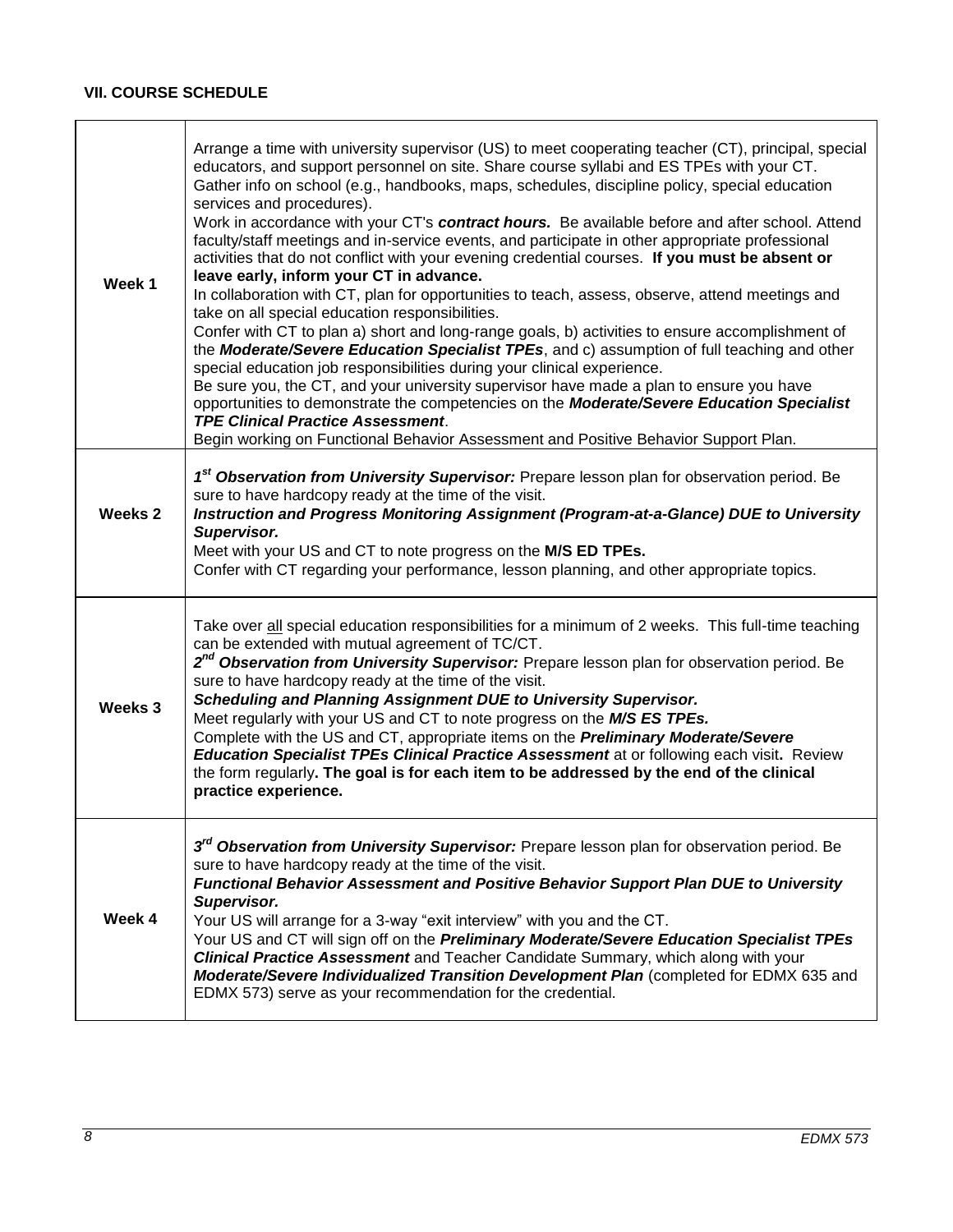## **VIII. COURSE FEATURES**

#### <span id="page-8-0"></span>**Authorization to Teach English Learners**

This credential program has been specifically designed to prepare teachers for the diversity of languages often encountered in California public school classrooms. The authorization to teach English learners is met through the infusion of content and experiences within the credential program, as well as additional coursework. Candidates successfully completing this program receive a credential with authorization to teach English learners. *(Approved by CCTC in SB 2042 Program Standards, August 02)*

#### <span id="page-8-1"></span>**Students with Disabilities Requiring Reasonable Accommodations**

Candidates with disabilities who require reasonable accommodations must be approved for services by providing appropriate and recent documentation to the Office of Disable Student Services (DSS). This office is located in Craven Hall 4300, and can be contacted by phone at (760) 750-4905, or TTY (760) 750-4909. Candidates authorized by DSS to receive reasonable accommodations should meet with their instructor during office hours or, in order to ensure confidentiality, in a more private setting.

#### <span id="page-8-2"></span>**Academic Writing Requirement**

This course ensures that the university's minimum 2,500-word per course writing requirement is met through the course assignments, reflections, and postings for Education Specialist standard.

## <span id="page-8-3"></span>**CSUSM Academic Honesty Policy**

"Students will be expected to adhere to standards of academic honesty and integrity, as outlined in the Student Academic Honesty Policy. All written work and oral presentation assignments must be original work. All ideas/materials that are borrowed from other sources must have appropriate references to the original sources. Any quoted material should give credit to the source and be punctuated with quotation marks.

Students are responsible for honest completion of their work including examinations. There will be no tolerance for infractions. If you believe there has been an infraction by someone in the class, please bring it to the instructor's attention. The instructor reserves the right to discipline any student for academic dishonesty in accordance with the general rules and regulations of the university. Disciplinary action may include the lowering of grades and/or the assignment of a failing grade for an exam, assignment, or the class as a whole."

Incidents of Academic Dishonesty will be reported to the Dean of Students. Sanctions at the University level may include suspension or expulsion from the University.

## <span id="page-8-4"></span>**Plagiarism:**

As an educator, it is expected that each candidate will do his/her own work, and contribute equally to group projects and processes. Plagiarism or cheating is unacceptable under any circumstances. If you are in doubt about whether your work is paraphrased or plagiarized see the Plagiarism Prevention for Students website [http://library.csusm.edu/plagiarism/index.html.](http://library.csusm.edu/plagiarism/index.html) If there are questions about academic honesty, please consult the University catalog.

#### <span id="page-8-5"></span>**School of Education Attendance Policy – Clinical Practice**

Due to the dynamic and interactive nature of courses in the School of Education, all candidates are expected to attend all classes and participate actively. At a minimum, candidates must attend more than 80% of class time, or s/he may not receive a passing grade for the course at the discretion of the instructor. Individual instructors may adopt more stringent attendance requirements. Should the candidate have extenuating circumstances, s/he should contact the instructor as soon as possible. *(Adopted by the COE Governance Community, December, 1997).*

#### <span id="page-8-6"></span>**This course:**

<span id="page-8-7"></span>All teacher candidates are expected to be present at their assigned school site as scheduled by program requirements and the specific school site calendar and teaching contract. Should the teacher candidate have extenuating circumstances, s/he should contact the University Supervisor and Program Coordinator as soon as possible.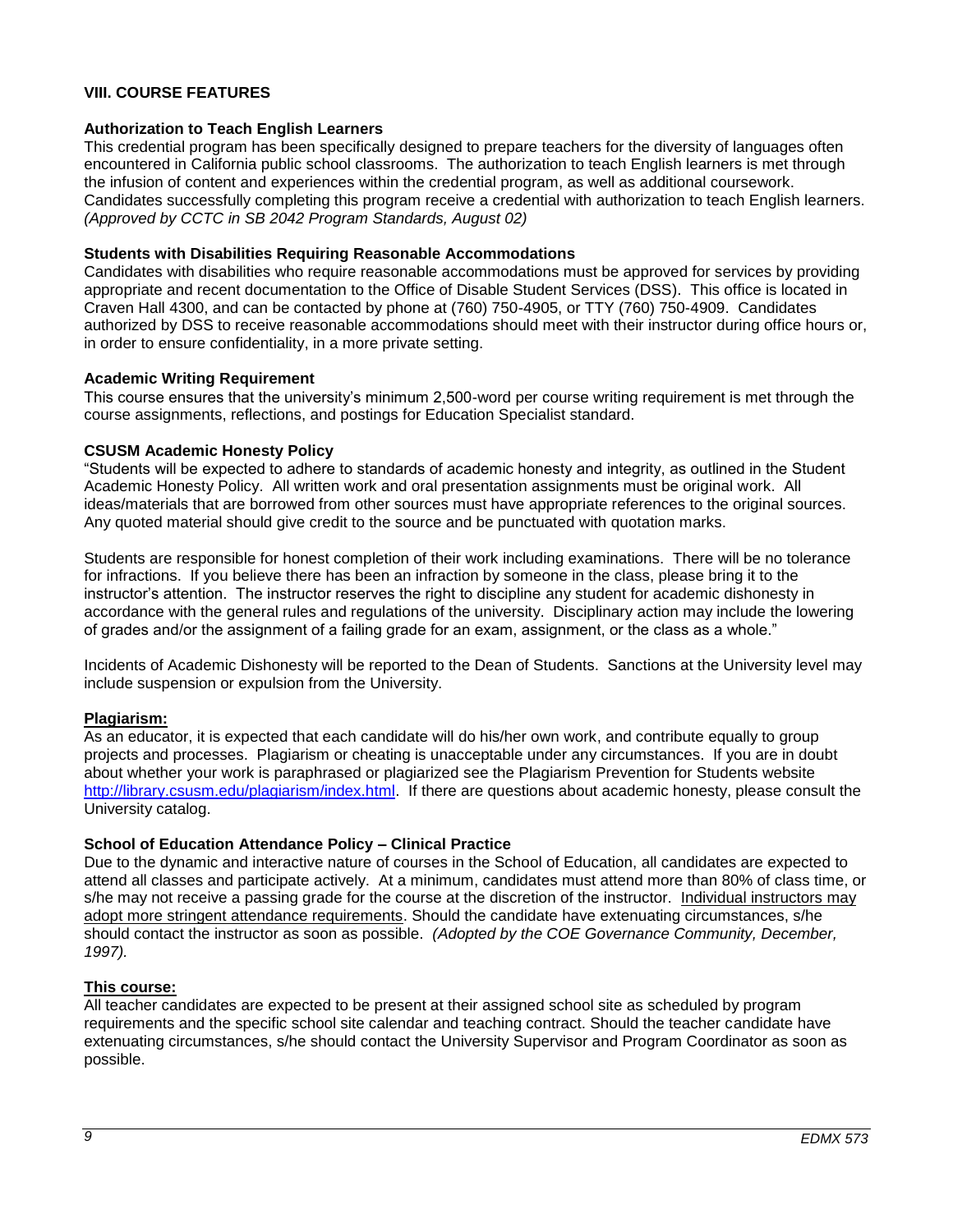## **Electronic Communication Protocol**

Electronic correspondence is a part of your professional interactions. If you need to contact the instructor, e-mail is often the easiest way to do so. It is my intention to respond to all received e-mails in a timely manner. Please be reminded that e-mail and on-line discussions are a very specific form of communication, with their own nuances and etiquette. For instance, electronic messages sent in all upper case (or lower case) letters, major typos, or slang, often communicate more than the sender originally intended. With that said, please be mindful of all e-mail and on-line discussion messages you send to your colleagues, to faculty members in the School of Education, or to persons within the greater educational community. All electronic messages should be crafted with professionalism and care.

Things to consider:

- Would I say in person what this electronic message specifically says?
- How could this message be misconstrued?
- Does this message represent my highest self?
- Am I sending this electronic message to avoid a face-to-face conversation?

In addition, if there is ever a concern with an electronic message sent to you, please talk with the author in person in order to correct any confusion.

#### <span id="page-9-0"></span>**TaskStream Enrollment and Postings**

The School of Education uses TaskStream to manage candidates' TPE, clinical practice, signature assignment, and disposition assessments. Candidates must be enrolled in TaskStream throughout the Mild/Moderate and Moderate/Severe Education Specialist program(s). Enrollment fees are paid by going to [www.taskstream.com](http://www.taskstrem.com/) and registering for at least one year. Concurrent candidates and candidates completing both the Mild/Moderate and Moderate/Severe credentials should enroll for at least two years. After enrolling, access the Education Specialist program - *Prelim Mild/Mod & Mod/Sev Ed Spec Credential 2013* - by going to your home page, finding the Self-Enrollment area and clicking the *Enter Code* button. Then enter *edspecialist* as the program code. If this is the correct program, click the *Enroll* button. The Education Specialist program now will show up on your TaskStream home page when you log in. Be sure to remember your own exact enrollment name and password.

## <span id="page-9-1"></span>**IX. FORMS TO BE USED BY CANDIDATE, SUPERVISORS, AND COOPERATING TEACHERS**

See on the following pages the forms referenced in the schedule and course and grading scale above that are used by the candidate, supervisors, and cooperating teachers to complete required clinical assignments and observations.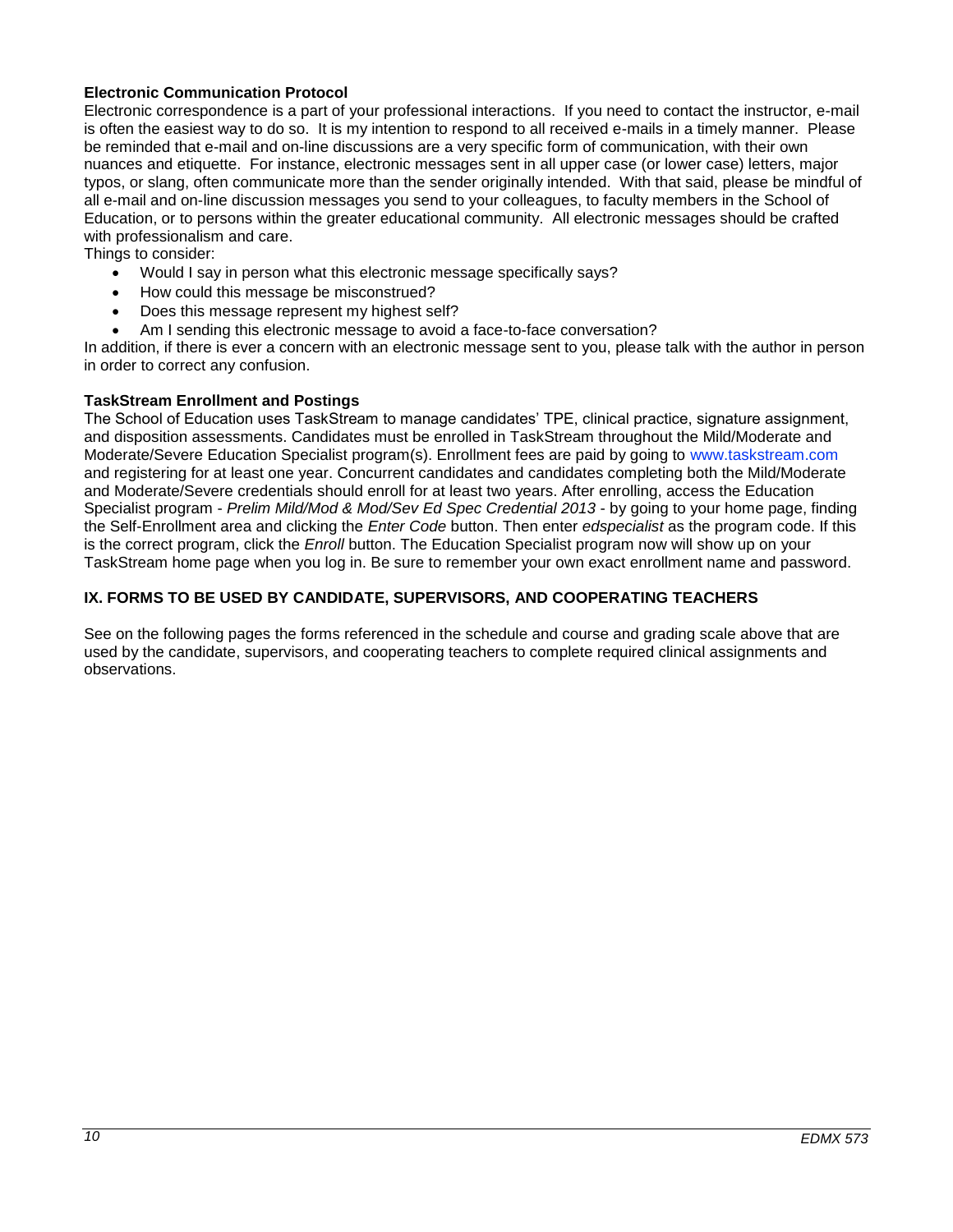<span id="page-10-0"></span>

# **Part I – General Student and Team Information**

| <b>Student</b><br>Name<br>Team<br>Members:                                                                                                                                                                                           | DOB/Age<br>the contract of the contract of the contract of the contract of the contract of | Grade                                                                                                                                                                                                                         | Date:           |
|--------------------------------------------------------------------------------------------------------------------------------------------------------------------------------------------------------------------------------------|--------------------------------------------------------------------------------------------|-------------------------------------------------------------------------------------------------------------------------------------------------------------------------------------------------------------------------------|-----------------|
|                                                                                                                                                                                                                                      |                                                                                            |                                                                                                                                                                                                                               |                 |
|                                                                                                                                                                                                                                      | <b>BEHAVIOR OF CONCERN (Briefly Stated):</b>                                               |                                                                                                                                                                                                                               |                 |
| REASON FOR DEVELOPING BEHAVIOR SUPPORT PLAN                                                                                                                                                                                          |                                                                                            |                                                                                                                                                                                                                               |                 |
| Behavior interferes with student's learning? ___________________________________                                                                                                                                                     |                                                                                            |                                                                                                                                                                                                                               |                 |
| Behavior interferes with other students' learning?<br>Sehavior interferes with other students' learning?                                                                                                                             |                                                                                            |                                                                                                                                                                                                                               |                 |
|                                                                                                                                                                                                                                      |                                                                                            |                                                                                                                                                                                                                               |                 |
| Other (specify) <u>example and the set of the set of the set of the set of the set of the set of the set of the set of the set of the set of the set of the set of the set of the set of the set of the set of the set of the se</u> |                                                                                            |                                                                                                                                                                                                                               |                 |
| "GLOBAL" CONTEXTUAL BACKGROUND INFORMATION                                                                                                                                                                                           |                                                                                            |                                                                                                                                                                                                                               |                 |
|                                                                                                                                                                                                                                      |                                                                                            |                                                                                                                                                                                                                               |                 |
|                                                                                                                                                                                                                                      |                                                                                            |                                                                                                                                                                                                                               |                 |
|                                                                                                                                                                                                                                      |                                                                                            |                                                                                                                                                                                                                               |                 |
|                                                                                                                                                                                                                                      |                                                                                            |                                                                                                                                                                                                                               |                 |
|                                                                                                                                                                                                                                      |                                                                                            |                                                                                                                                                                                                                               |                 |
|                                                                                                                                                                                                                                      |                                                                                            |                                                                                                                                                                                                                               |                 |
|                                                                                                                                                                                                                                      |                                                                                            |                                                                                                                                                                                                                               |                 |
|                                                                                                                                                                                                                                      |                                                                                            |                                                                                                                                                                                                                               |                 |
|                                                                                                                                                                                                                                      |                                                                                            |                                                                                                                                                                                                                               |                 |
|                                                                                                                                                                                                                                      |                                                                                            |                                                                                                                                                                                                                               |                 |
|                                                                                                                                                                                                                                      |                                                                                            |                                                                                                                                                                                                                               |                 |
| ASSESSMENT TECHNIQUES USED TO EXAMINE AND ANALYZE BEHAVIOR                                                                                                                                                                           |                                                                                            |                                                                                                                                                                                                                               |                 |
| ٠                                                                                                                                                                                                                                    |                                                                                            |                                                                                                                                                                                                                               |                 |
| __A-B-C __Frequency __Duration __Intensity __Permanent Product __Other<br>٠                                                                                                                                                          |                                                                                            |                                                                                                                                                                                                                               |                 |
| Interview: Student<br>٠                                                                                                                                                                                                              | Teacher                                                                                    | Parent                                                                                                                                                                                                                        | Administrator   |
| ٠                                                                                                                                                                                                                                    |                                                                                            |                                                                                                                                                                                                                               |                 |
| ٠                                                                                                                                                                                                                                    |                                                                                            |                                                                                                                                                                                                                               |                 |
| ٠                                                                                                                                                                                                                                    |                                                                                            |                                                                                                                                                                                                                               |                 |
| $\overline{11}$                                                                                                                                                                                                                      |                                                                                            | the control of the control of the control of the control of the control of the control of the control of the control of the control of the control of the control of the control of the control of the control of the control | <b>EDMX 573</b> |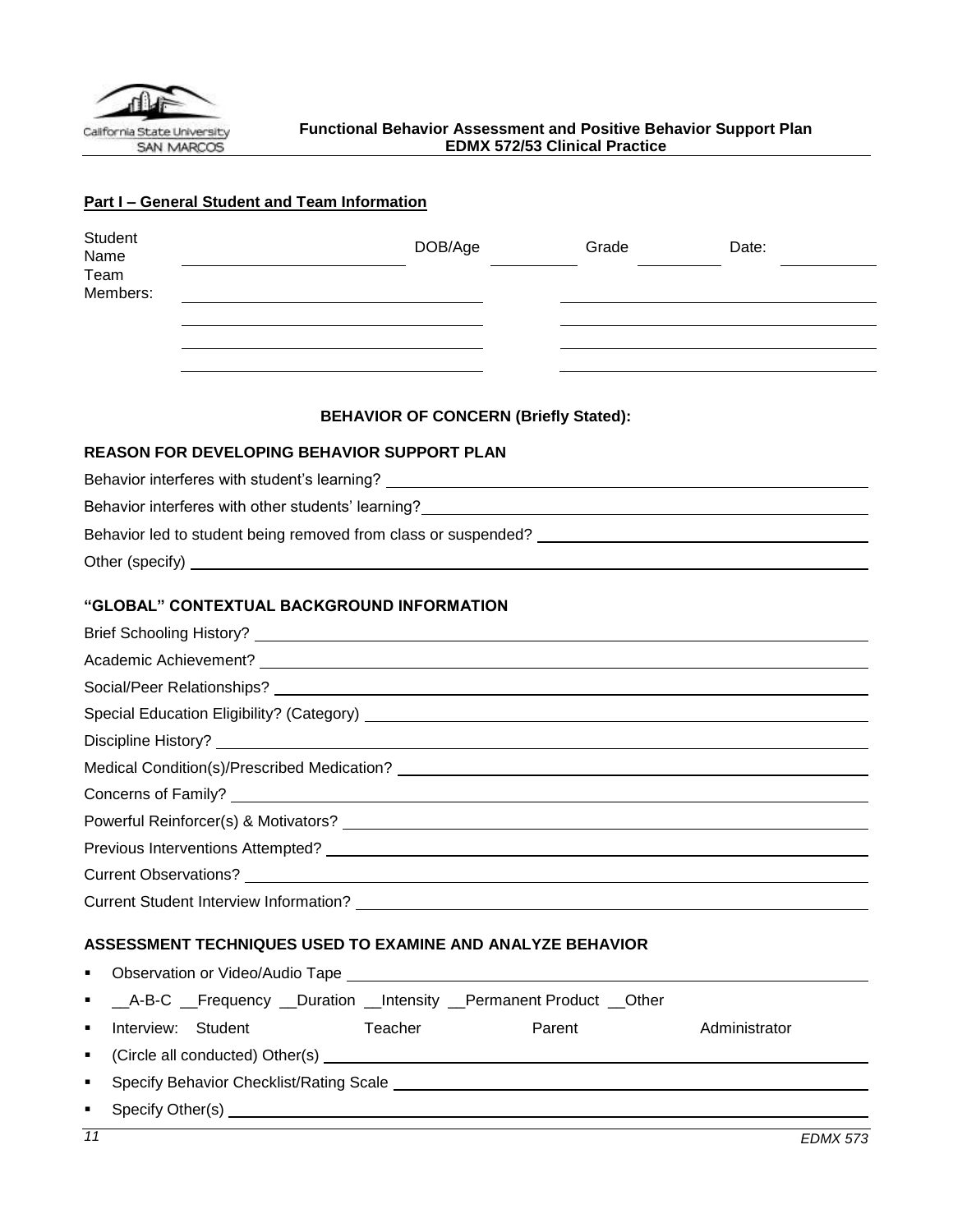# **Part II (A) – Functional Behavioral Assessment (FBA)**

**Behavior of Concern <u>Constantine (and</u> 2014)** 

| <b>Setting</b><br><b>Events/Antecedents</b>                        | <b>Specific Behavior</b>                             | <b>Consequences</b>                          | <b>Function of Behavior</b>                                                       |
|--------------------------------------------------------------------|------------------------------------------------------|----------------------------------------------|-----------------------------------------------------------------------------------|
| (Typical situation(s),<br>setting, or time before<br>the behavior) | (Exactly what the<br>student does or does<br>not do) | (Events typically following<br>the behavior) | (Hypothesized purpose of<br>behavior position it represents                       |
|                                                                    |                                                      |                                              |                                                                                   |
| $\Box$ unstructured time in                                        |                                                      | □ teacher attention                          | <b>GET/OBTAIN</b>                                                                 |
| $\square$ academic instruction in                                  |                                                      |                                              | $\Box$ choice                                                                     |
|                                                                    | (Describe in                                         | □ peer attention                             | attention, relationship                                                           |
| $\Box$ when directed to                                            | observable &                                         | □ verbal warning/ reprimand                  | $\Box$ objects, including \$                                                      |
|                                                                    | measurable words                                     |                                              | $\square$ meaningful instruction                                                  |
| $\Box$ when close to                                               | the                                                  | $\square$ loss of privilege (what?)          | $\Box$ play, fun                                                                  |
|                                                                    | "operational"                                        |                                              | $\Box$ replication of chain of                                                    |
| $\Box$ when unable to                                              | definition of the<br>behavior)                       | □ time away/out (where?)                     | events                                                                            |
|                                                                    |                                                      |                                              | $\square$ justice/fairness                                                        |
| □ when provoked by                                                 |                                                      | □ removal from class                         | □ control/power                                                                   |
|                                                                    | What does the                                        |                                              | $\square$ sensory stimulation/energy                                              |
| $\Box$ other                                                       | behavior look like                                   | □ planning in planning room                  | <b>AVOID/ESCAPE</b>                                                               |
| $\Box$ other                                                       | and sound like?                                      | $\Box$ planning with adult (who?)            | $\Box$ failure at task or demand                                                  |
|                                                                    |                                                      |                                              | $\square$ person or group                                                         |
| $\Box$ other                                                       | How often does the                                   | □ detention (how long?)                      | □ boredom/lack of meaning                                                         |
|                                                                    | behavior occur?                                      |                                              | $\Box$ internal event (e.g., anxiety)                                             |
|                                                                    |                                                      | □in school suspension                        |                                                                                   |
|                                                                    |                                                      | (how long?)                                  | $\square$ sensory input                                                           |
|                                                                    | How long does the<br>behavior last when it           | $\Box$ other                                 | <b>ANGER/PROTEST</b>                                                              |
|                                                                    | does occur?                                          |                                              | $\square$ past actions                                                            |
|                                                                    |                                                      | $\Box$ other                                 | □ lack of choice/control                                                          |
|                                                                    |                                                      |                                              | $\Box$ lack of perceived fairness                                                 |
|                                                                    | What is the                                          |                                              | <b>UNIFORMED</b>                                                                  |
|                                                                    | intensity/level of<br>danger of the                  |                                              | OTHER?                                                                            |
|                                                                    | behavior?                                            |                                              |                                                                                   |
|                                                                    |                                                      |                                              | Note: Bolded functions are the<br>7 positions from the Win<br>Win Discipline text |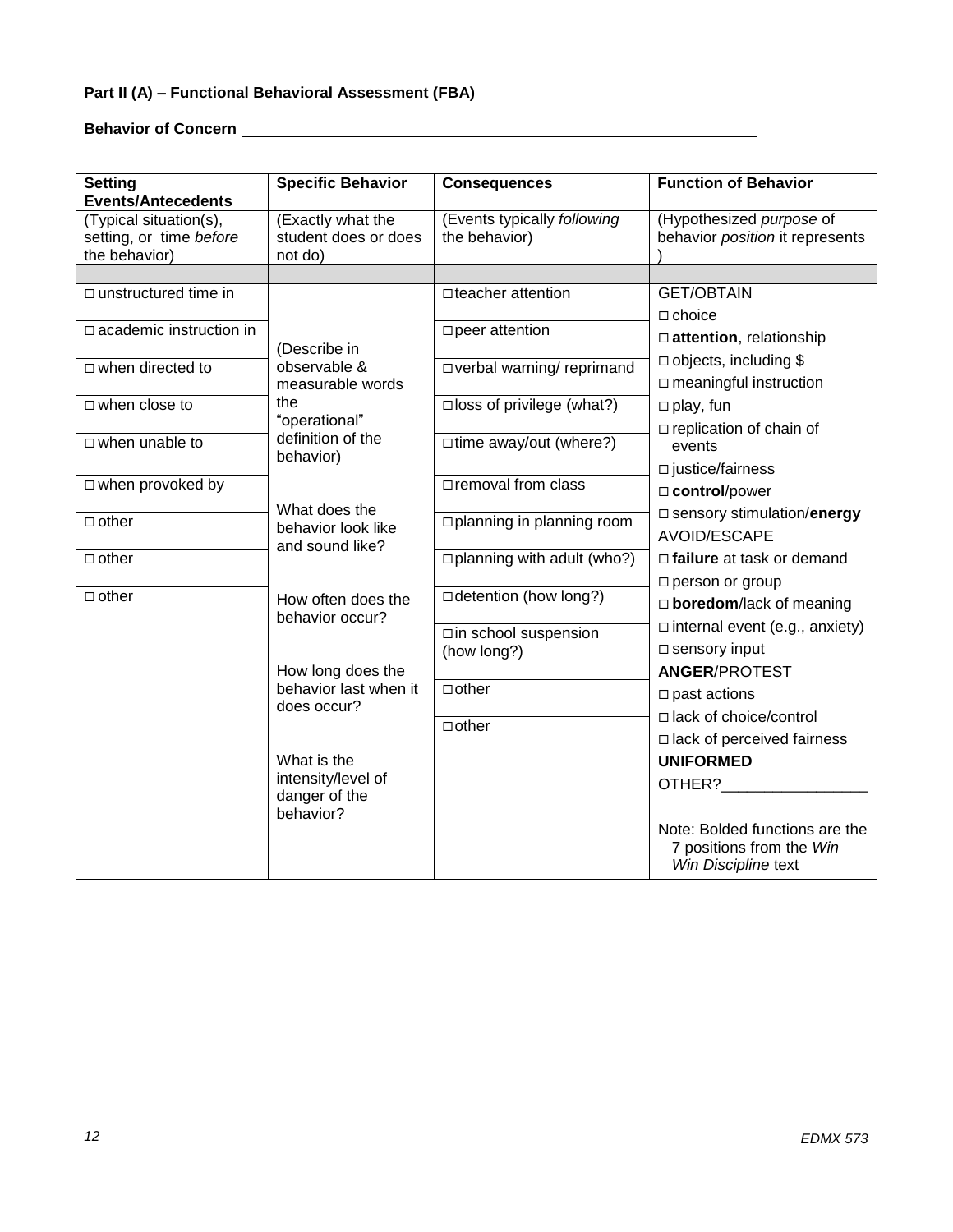## **Part II (B) – Functional Behavioral Assessment: What are the two most probable functions of the behavior?**

| #1 Function of Behavior (Describe) | #2 Function of Behavior (Describe) |
|------------------------------------|------------------------------------|
|                                    |                                    |
|                                    |                                    |
|                                    |                                    |
|                                    |                                    |
|                                    |                                    |

## **What is the rationale for this hypothesized Function of Behavior?**

What is the rationale (i.e., data-based evidence) for selecting this function? What from knowledge of the student global background information, setting events, antecedent triggers, consequences following the behavior, and how the student's disability or other characteristics or variables influence the behavior suggests that this is *why*  the behavior occurs?

| Rationale for Function #1: | <b>Rationale for Function #2:</b> |
|----------------------------|-----------------------------------|
|                            |                                   |
|                            |                                   |
|                            |                                   |
|                            |                                   |
|                            |                                   |
|                            |                                   |
|                            |                                   |
|                            |                                   |
|                            |                                   |
|                            |                                   |
|                            |                                   |
|                            |                                   |
|                            |                                   |
|                            |                                   |
|                            |                                   |
|                            |                                   |
|                            |                                   |
|                            |                                   |
|                            |                                   |
|                            |                                   |
|                            |                                   |
|                            |                                   |
|                            |                                   |
|                            |                                   |
|                            |                                   |
|                            |                                   |
|                            |                                   |
|                            |                                   |
|                            |                                   |
|                            |                                   |
|                            |                                   |
|                            |                                   |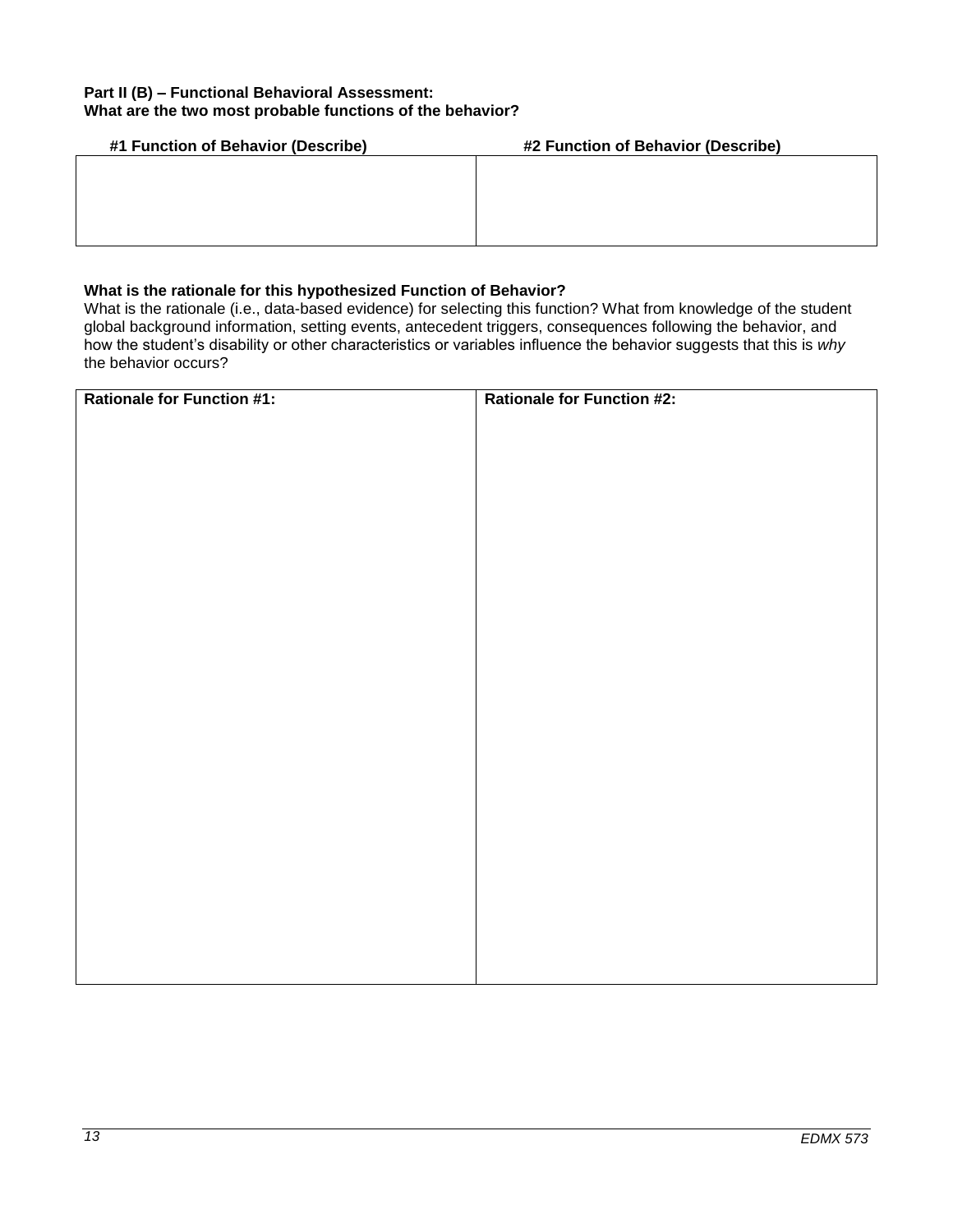## **PART III – POSITIVE BEHAVIOR SUPPORT INTERVENTION PLAN DEVELOPMENT**

## **Description of Behavior:**

## **Hypothesized Function(s) Addressed by this Intervention Plan:**

| Goal #1: Make behavior<br><b>IRRELEVANT</b><br>*Prevent behavior by changing<br>environment, curriculum, immediate<br>antecedents, etc.? |                                                                       | *Alter consequences?<br>*Teach & reinforce use of alternate<br>replacement behavior/skills? | Goal #2: Make behavior INEFFICIENT<br>and replacement behavior EFFECTIVE                      | Goal #3: Improve quality<br>of life<br>*Address foundational<br>issues - health,<br>predictability, choice, social<br>relations, communication<br>skills - that cut across<br>routines? |  |  |  |  |  |
|------------------------------------------------------------------------------------------------------------------------------------------|-----------------------------------------------------------------------|---------------------------------------------------------------------------------------------|-----------------------------------------------------------------------------------------------|-----------------------------------------------------------------------------------------------------------------------------------------------------------------------------------------|--|--|--|--|--|
| <b>Setting Event</b><br><b>Strategies</b>                                                                                                | <b>Antecedent</b><br><b>Strategies</b>                                | <b>Strategies to</b><br><b>Alter</b><br><b>Consequences</b>                                 | Teaching &<br><b>Reinforcing</b><br><b>Replacement</b><br>Behavior(s)/Skill(s)                | <b>Strategies to Improve</b><br><b>Quality of Life</b>                                                                                                                                  |  |  |  |  |  |
| How does each<br>strategy address<br>the hypothesized<br>function?                                                                       | How does each<br>strategy address<br>the<br>hypothesized<br>function? |                                                                                             | How do the<br>replacement<br>behavior(s)/skill(s)<br>address the<br>hypothesized<br>function? | How does each strategy<br>address the<br>hypothesized function?                                                                                                                         |  |  |  |  |  |

## **Evaluation and Monitoring System:**

(Data collection and summary forms, contracts, and other monitoring tools)

## **Persons Involved and Responsibilities of Each Person:**

**Follow-Up Timeline (e.g., next team meeting) for Checking on Behavior Change and Progress:**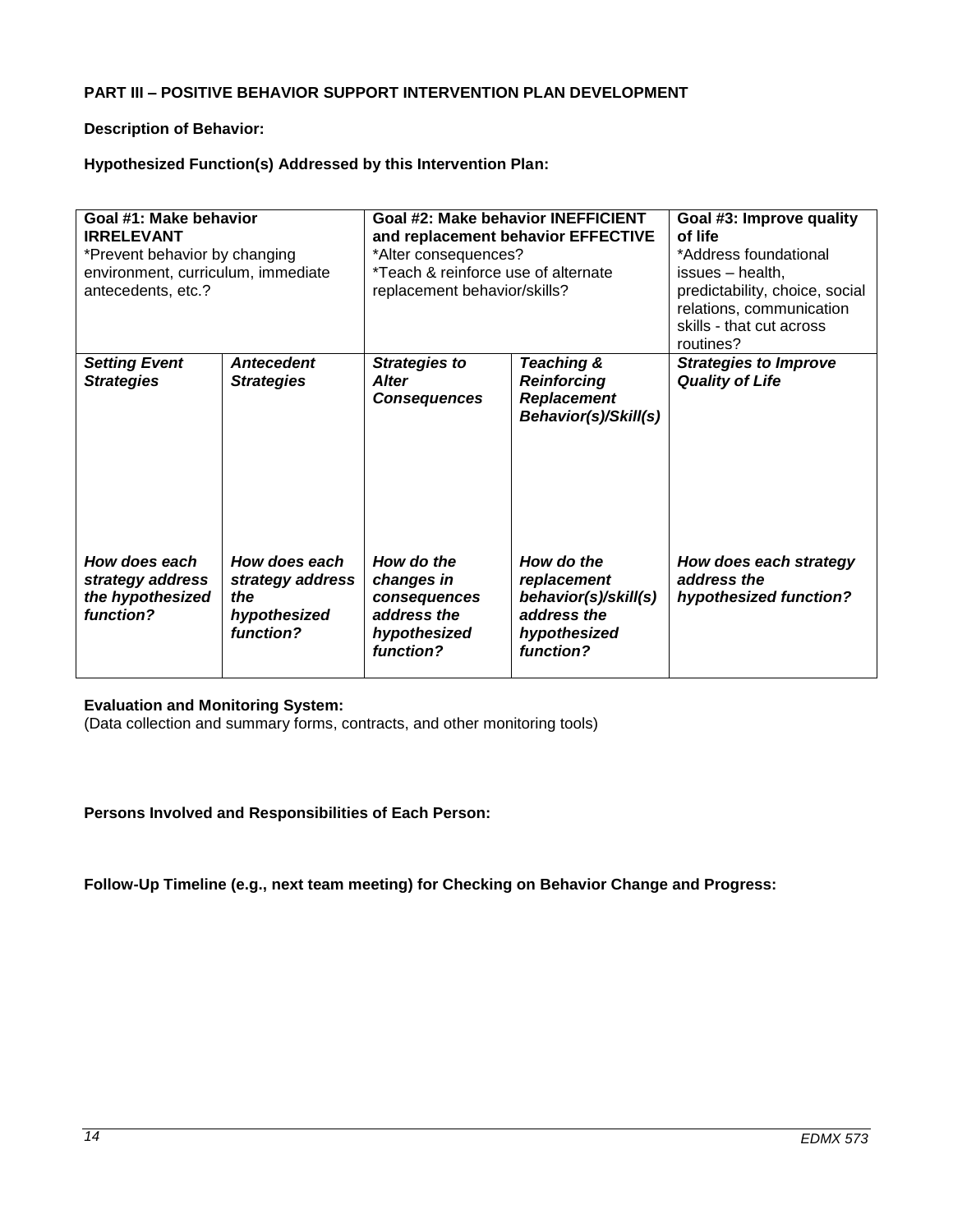#### **Preliminary Moderate/Severe Education Specialist | Lesson Plan Components**

<span id="page-14-0"></span>*Teacher Candidates are expected to have a lesson plan prepared for each visit from the University Supervisor. Please have a hardcopy printed for your University Supervisor.* 

#### *The lesson plan is required to have the following components. For more information about these components please see Chapter 4 of the Snell and Brown text.*

#### **Information about students:**

*Provide a brief description of each student. Please include both strengths and challenges.* 

#### **Materials and Universal Design:**

*Describe teaching materials used. Be sure that the materials are matched to the learner's ability and are ageappropriate. Describe how curriculum is made accessible through universal design.* 

#### **The Instructor(s)**

*Describe who will be providing instruction and support to each student. Will roles be shared, rotated, etc.? Coteaching? Collaborative Planning? Collaborative Reflection?* 

#### **Schedule for Instruction**

*Describe what will be taught and why (IEP goals, CAPA standards, CORE). Describe where and when instruction*  will be delivered and why. Describe how data will be collected during this observation period.

#### **Teaching Arrangement**

*How will instruction and support be delivered? One-to-One? Small Group? Describe how and why groups were created.*

#### **Prevention Strategies**

*Describe how you use positive behavior support strategies to teach, model, and reinforce expected behavior. What preventive strategies are in place to reduce the probability of inattentive and disruptive behavior.* 

#### **Peer-Mediated Instruction and Peer Support**

*Describe how peers might intervene and assist with the teaching of skills to their classmates with disabilities.* 

#### **Individualized Adaptations: Accommodations and Modifications**

*Describe the individualized adaptations that will take place during this observation period.* 

Adapted from Snell & Brown (2011)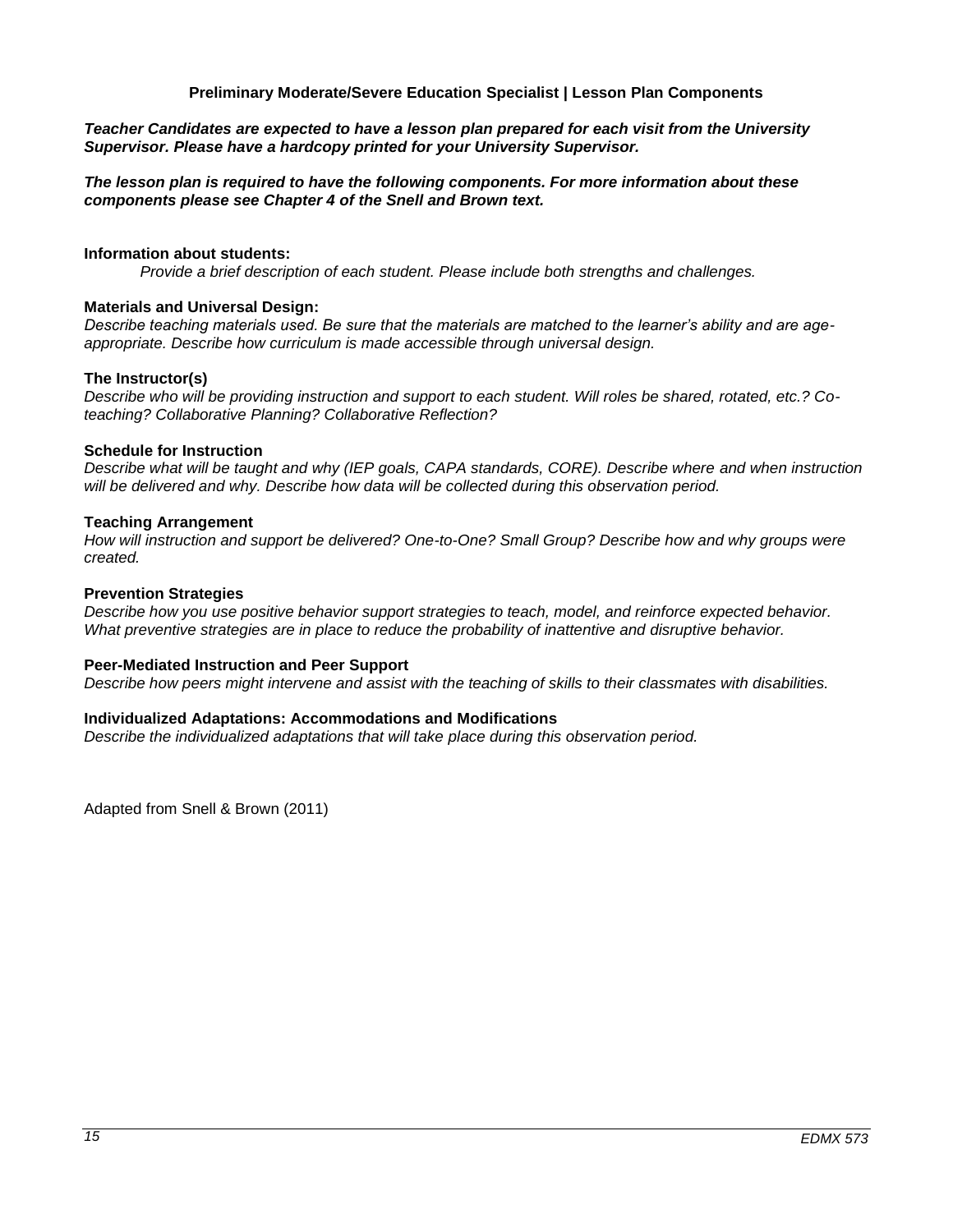<span id="page-15-0"></span>Student Name: \_\_\_\_\_\_\_\_\_\_\_\_\_\_\_\_\_\_\_\_\_\_\_\_\_\_\_\_ Date:\_\_\_\_\_\_\_\_\_\_\_\_\_\_\_\_\_\_\_\_\_\_\_\_\_

**Positive Student Profile IEP Goals and Progress Monitoring at a Glance**

**Support Needs and Other Important Information**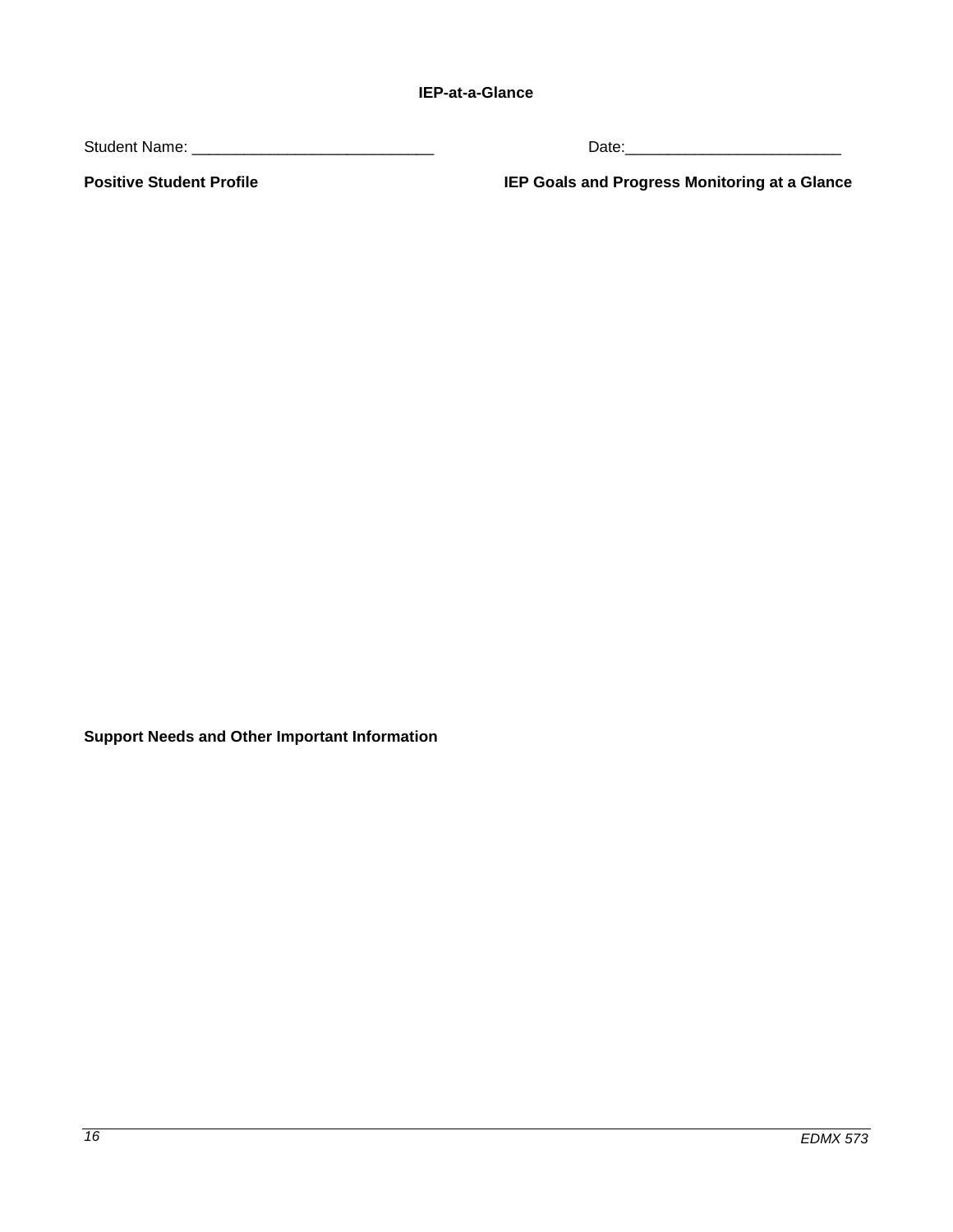## <span id="page-16-0"></span>**Student Name: Danika (3rd grader) Date: September 13th Date: September 13th**

## **Positive Student Profile**

- Kinesthetic learner
- **Confident**
- Active
- Learns well with hands-on activities
- **Musical**
- Vocal
- Assertive about her wants
- Happy

## **IEP Goals and Progress Monitoring at a Glance**

- Share materials (data sheet, weekly)
- Take turns in group activities (data sheet, weekly)
- Transition independently from one activity or environment to another using a picture schedule (data sheet, daily)
- Put away materials (data sheet, daily)
- Write her name (work sample, weekly)
- Use functional daily living words (data sheet, weekly)
- Recognize numbers  $1 20$  (data sheet, weekly)
- Use sign language or picture communication system to: (data sheet, daily)
	- Initiate interactions with peers<br>Request a partner for play or w
	- Request a partner for play or work
	- **Answer yes/no questions**
	- **Answer "what" questions**
	- Indicate need to use the bathroom

## **Support Needs and Other Important Information**

- Use Positive Behavior Support Plan strategies to calm her when upset or angry: take breaks, use sensory strategies, go for a walk, write it out, refer to social stories
- Nurse administer medication at lunchtime
- Assistance (lifting) to use bathroom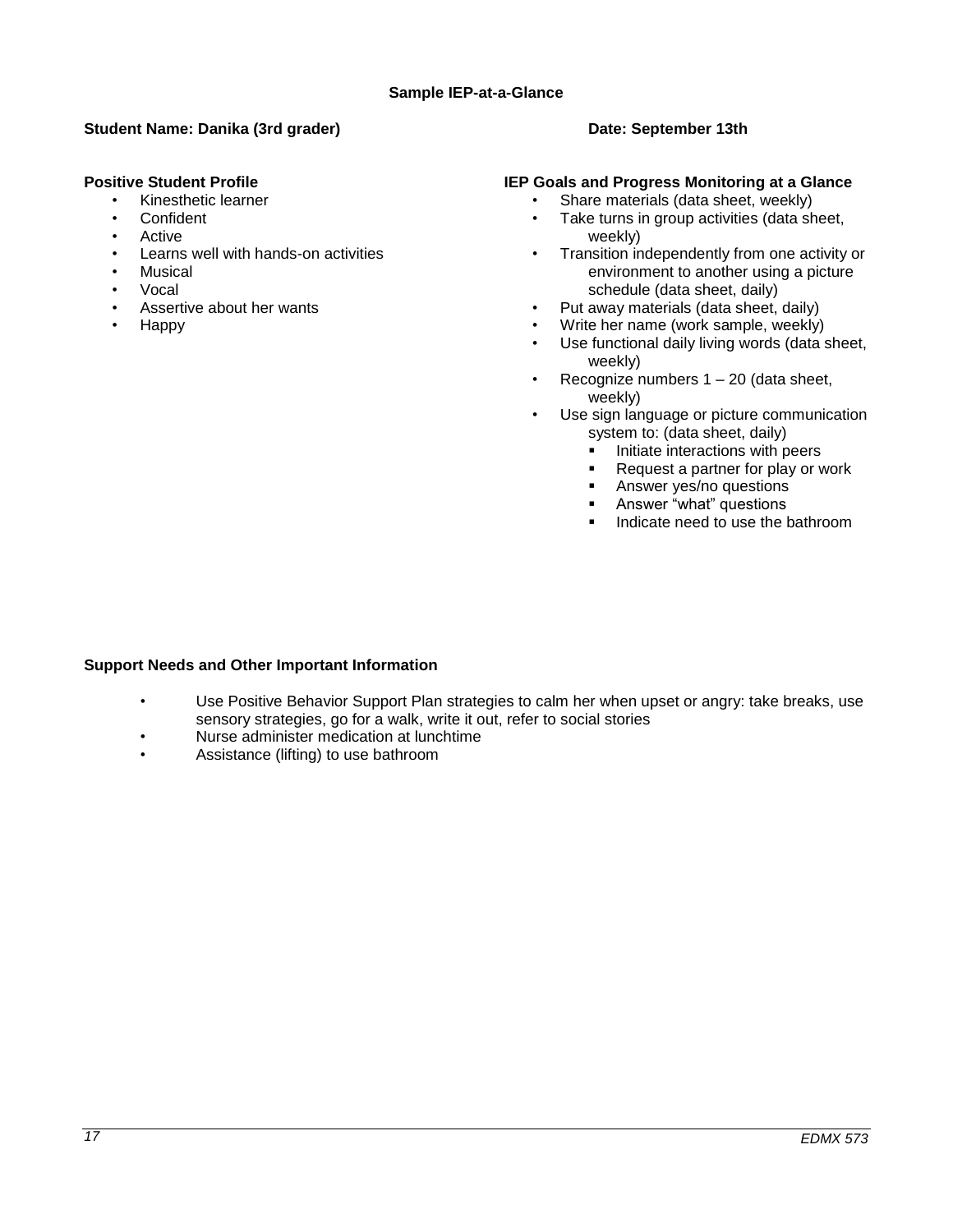**IEP Goal Matrix**

<span id="page-17-0"></span>Student: Date:

|                      | <b>Class Schedule and Location</b> |  |  |  |  |  |  |  |  |  |  |  |  |  |  |
|----------------------|------------------------------------|--|--|--|--|--|--|--|--|--|--|--|--|--|--|
| <b>IEP Goals</b>     |                                    |  |  |  |  |  |  |  |  |  |  |  |  |  |  |
|                      |                                    |  |  |  |  |  |  |  |  |  |  |  |  |  |  |
|                      |                                    |  |  |  |  |  |  |  |  |  |  |  |  |  |  |
|                      |                                    |  |  |  |  |  |  |  |  |  |  |  |  |  |  |
|                      |                                    |  |  |  |  |  |  |  |  |  |  |  |  |  |  |
|                      |                                    |  |  |  |  |  |  |  |  |  |  |  |  |  |  |
|                      |                                    |  |  |  |  |  |  |  |  |  |  |  |  |  |  |
|                      |                                    |  |  |  |  |  |  |  |  |  |  |  |  |  |  |
|                      |                                    |  |  |  |  |  |  |  |  |  |  |  |  |  |  |
|                      |                                    |  |  |  |  |  |  |  |  |  |  |  |  |  |  |
|                      |                                    |  |  |  |  |  |  |  |  |  |  |  |  |  |  |
|                      |                                    |  |  |  |  |  |  |  |  |  |  |  |  |  |  |
|                      |                                    |  |  |  |  |  |  |  |  |  |  |  |  |  |  |
|                      |                                    |  |  |  |  |  |  |  |  |  |  |  |  |  |  |
|                      |                                    |  |  |  |  |  |  |  |  |  |  |  |  |  |  |
| <b>Support Needs</b> |                                    |  |  |  |  |  |  |  |  |  |  |  |  |  |  |
|                      |                                    |  |  |  |  |  |  |  |  |  |  |  |  |  |  |
|                      |                                    |  |  |  |  |  |  |  |  |  |  |  |  |  |  |
|                      |                                    |  |  |  |  |  |  |  |  |  |  |  |  |  |  |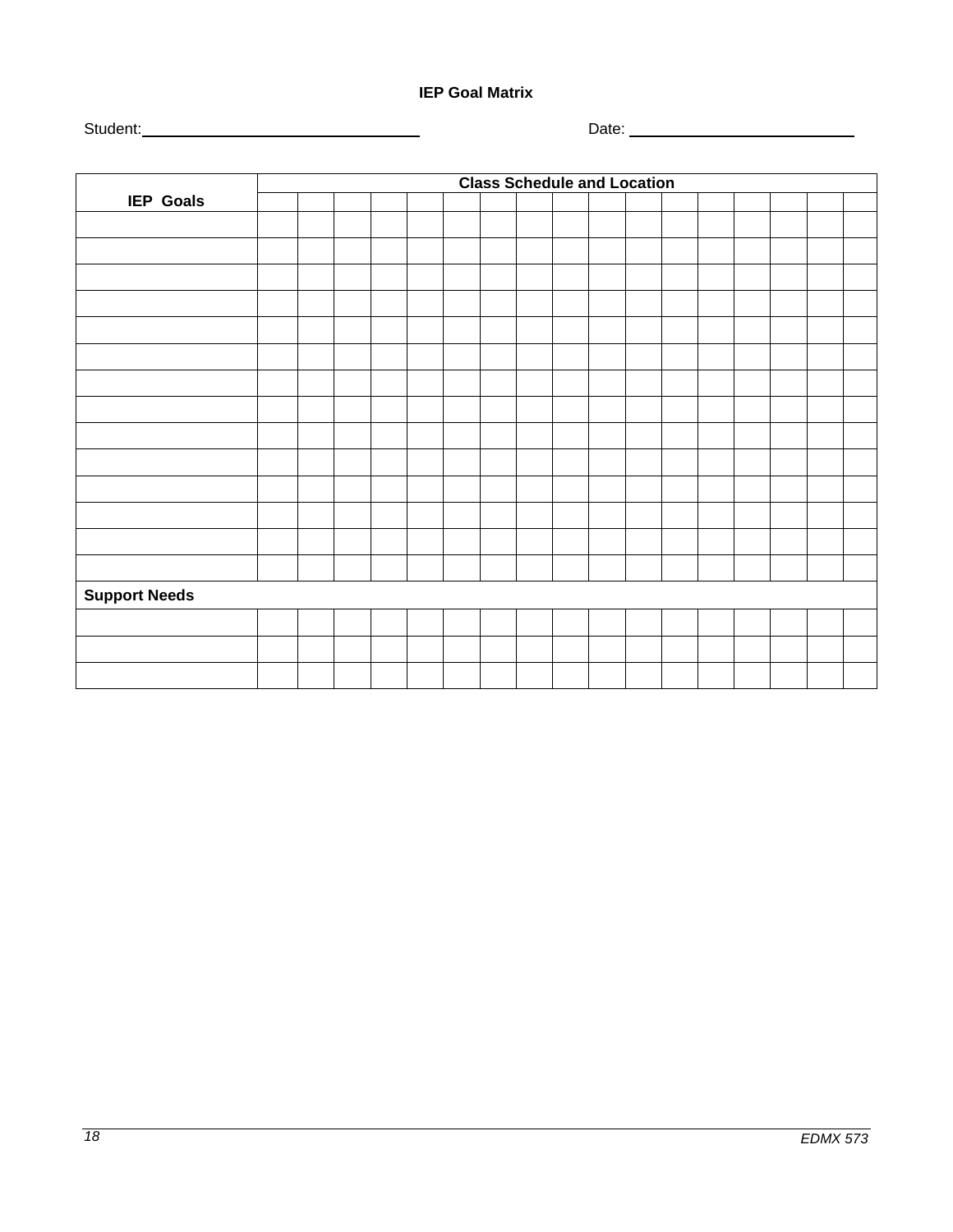## **SAMPLE IEP Goal Matrix**

<span id="page-18-0"></span>Student: Danika Date: September 13<sup>th</sup>

| <b>IEP Goals</b>                                            | <b>Class Schedule and Location</b> |                   |                     |                 |                    |                |                    |                            |                    |                   |                       |                |                 |                    |  |  |
|-------------------------------------------------------------|------------------------------------|-------------------|---------------------|-----------------|--------------------|----------------|--------------------|----------------------------|--------------------|-------------------|-----------------------|----------------|-----------------|--------------------|--|--|
|                                                             | Arrival/Schedule<br>(Gen Ed)       | Ed)<br>(Sped<br>٤ | Science<br>(Gen Ed) | Art<br>(Gen Ed) | Music<br>(Gen Ed.) | (Gen Ed.)<br>뿐 | (Gen Ed.)<br>Lunch | (Gen Ed.)<br><b>Recess</b> | LA RT<br>(Sped Ed) | Math<br>(Sped Ed) | Writing<br>(Sped Ed.) | Social Studies | <b>Tech Lab</b> | Exit<br><b>Bus</b> |  |  |
| <b>Share materials</b>                                      |                                    | X                 | X                   | $\mathsf X$     | $\mathsf X$        | X              |                    | X                          |                    |                   |                       | X              | X               |                    |  |  |
| Take turns in<br>groups                                     |                                    | X                 | X                   | X               | X                  | X              |                    | X                          | Χ                  | X                 |                       |                |                 |                    |  |  |
| <b>Transition</b><br>between<br>activities/environ<br>ments | X                                  | X                 | X                   | X               | X                  |                | X                  | X                          | X                  |                   | $\mathsf{X}$          | X              | $\pmb{\times}$  | X                  |  |  |
| Put away<br>materials                                       | X                                  | X                 | X                   | X               | X                  | X              | X                  |                            | X                  | X                 | X                     | X              | X               | X                  |  |  |
| Write her name                                              |                                    | X                 | X                   | X               |                    |                |                    |                            |                    | X                 | X                     | X              | X               |                    |  |  |
| Recognize<br>numbers $1 - 20$                               | X                                  |                   | X                   |                 | X                  | $\mathsf{X}$   |                    |                            |                    | X                 |                       |                | X               |                    |  |  |
| Use daily living<br>words                                   | X                                  | X                 | X                   |                 |                    |                |                    |                            | X                  |                   | X                     |                |                 |                    |  |  |
| Initiate peer<br>interacts *                                | X                                  | X                 | X                   | X               | X                  | X              | X                  | X                          | X                  | X                 | $\mathsf{X}$          | $\pmb{\times}$ | X               | X                  |  |  |
| <b>Request partner</b><br>for play or work*                 |                                    | X                 | X                   | X               |                    | X              | X                  | X                          | X                  |                   | X                     | $\mathsf X$    | X               |                    |  |  |
| Answer yes/no<br>questions*                                 | X                                  | X                 | X                   | X               | X                  | X              | X                  | X                          | X                  | X                 | $\mathsf{X}$          | $\mathsf{X}$   | X               | $\mathsf{X}$       |  |  |
| Answer "what"<br>questions*                                 | X                                  | X                 | X                   | X               | X                  | X              | X                  | X                          | X                  | X                 | X                     | X              | X               | X                  |  |  |
| Indicate need to<br>use bathroom*                           | $\mathsf{X}$                       |                   |                     |                 |                    | Χ              | X                  | X                          |                    |                   |                       |                |                 | $\sf X$            |  |  |
| <b>Support Needs</b>                                        |                                    |                   |                     |                 |                    |                |                    |                            |                    |                   |                       |                |                 |                    |  |  |
| <b>PBS</b> strategies to<br>calm when in<br>distress        | X                                  | X                 | X                   | X               | X                  | X              | X                  | X                          | X                  | X                 | X                     | X              | X               | X                  |  |  |
| <b>Medication at</b><br>lunchtime                           |                                    |                   |                     |                 |                    |                | X                  |                            |                    |                   |                       |                |                 |                    |  |  |
| <b>Lifting assistance</b><br>in bathroom                    | $\mathsf{X}$                       |                   |                     |                 |                    | X              | X                  | X                          |                    |                   |                       |                |                 | $\mathsf{X}$       |  |  |

\* Using sign language or picture communication system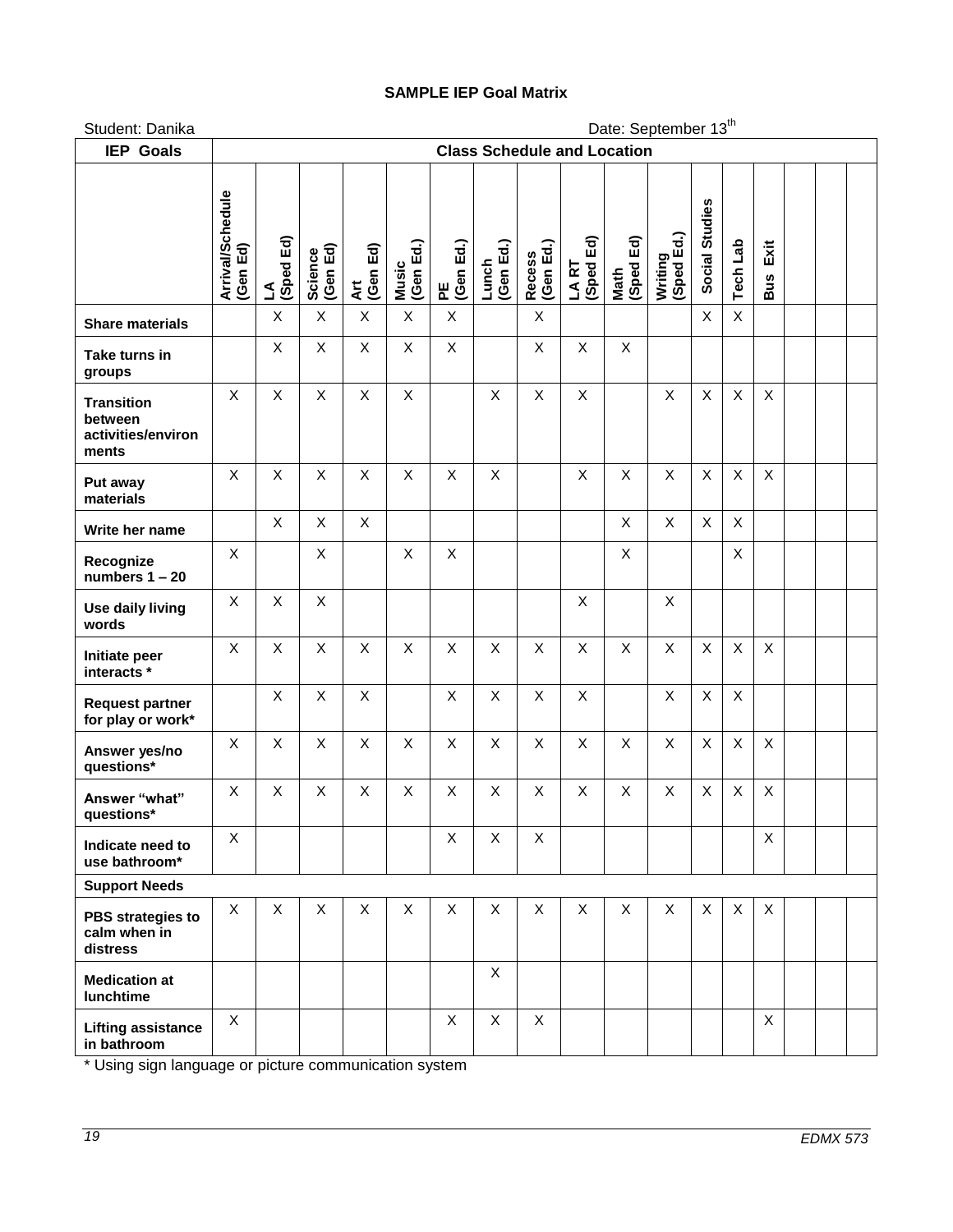

#### <span id="page-19-0"></span>**Preliminary Moderate/Severe Education Specialist Clinical Practice Assessment Tool for Functional Behavior Assessment and Positive Behavior Support Plan**

| Supervisor: Supervisor:                                                                                                                                                                                                         |                                                                                                                                                                                                               |
|---------------------------------------------------------------------------------------------------------------------------------------------------------------------------------------------------------------------------------|---------------------------------------------------------------------------------------------------------------------------------------------------------------------------------------------------------------|
| Does the FBA/PBSP have these features?<br>1. ___ Student Information Identified                                                                                                                                                 |                                                                                                                                                                                                               |
| 2. ___ Behavior of Concern Briefly Stated<br>3. Reasons for Developing Behavior Support Plan Identified<br>4. Clobal" Contextual Background Information is Complete<br>5. ____ Assessment Techniques and Methods are Determined |                                                                                                                                                                                                               |
| 6. Setting Events/Antecedents are Identified<br>7. ___ Specific Behavior (Operationally Defined) and Baseline Data Identified<br>8. ____ Consequences Identified                                                                |                                                                                                                                                                                                               |
| 9. ___ Hypothesized Purpose of Behavior Identified<br>10. ___ Rationale for Hypothesized Function of Behavior is Identified<br>11. Intervention/Prevention Strategies (make problem behavior irrelevant)                        |                                                                                                                                                                                                               |
| ______ Setting Event Strategies<br>_____ Setting Event Strategies Address Hypothesized Function<br>______ Antecedent Strategies<br>______ Antecedent Strategies Address Hypothesized Function                                   |                                                                                                                                                                                                               |
| _____Teaching and Reinforcement of Replacement Behavior/Skills Identified<br>______ Strategies to Alter Consequences Identified<br>____ Strategies to Alter Consequences Address Hypothesized Function                          | 12. Intervention/Prevention Strategies (make problem behavior inefficient and replacement behavior effective)<br>_____Teaching and Reinforcement of Replacement Behavior/Skills Address Hypothesized Function |
| 13. Intervention/Foundational Issues to Improve Quality of Life<br>______ Strategies to Improve Quality of Life Identified<br>______ Strategies to Improve Quality of Life Address Hypothesized Function                        |                                                                                                                                                                                                               |
| 14. _____Evaluation and Monitoring System Identified<br>15._____ Persons/Responsibilities Identified<br>16. _____ Follow-Up Timeline Determined                                                                                 |                                                                                                                                                                                                               |
| <b>Other Supervisor Observations and Remarks:</b>                                                                                                                                                                               |                                                                                                                                                                                                               |
| <b>Teacher Candidate Goal/Focus for next observation:</b>                                                                                                                                                                       |                                                                                                                                                                                                               |

| <b>Teacher Candidate Signature:</b>       | Date: |  |
|-------------------------------------------|-------|--|
| <b>University Supervisor's Signature:</b> | Date: |  |
| Date/Time of next observation:            |       |  |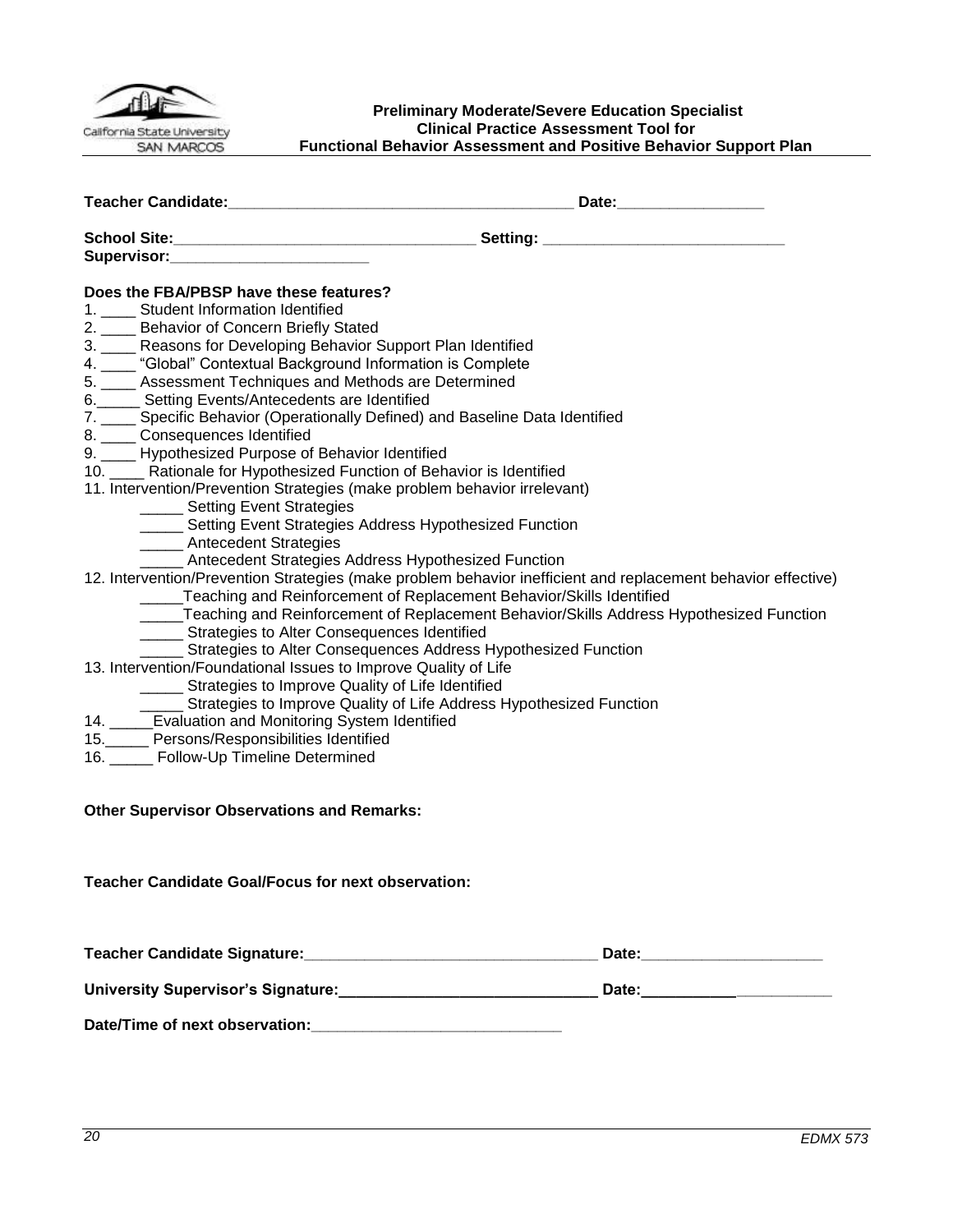<span id="page-20-0"></span>

| California State University |  |
|-----------------------------|--|
| <b>SAN MARCOS</b>           |  |

| Teacher Candidate:                                                                                                                                                                                                                                                                                                                                                                          | Date:                                                                                                             |
|---------------------------------------------------------------------------------------------------------------------------------------------------------------------------------------------------------------------------------------------------------------------------------------------------------------------------------------------------------------------------------------------|-------------------------------------------------------------------------------------------------------------------|
| <b>School Site:</b>                                                                                                                                                                                                                                                                                                                                                                         | Setting:                                                                                                          |
| Supervisor:                                                                                                                                                                                                                                                                                                                                                                                 |                                                                                                                   |
| <b>TPEs Observed:</b><br>Instruction of S w/IEPs - TPE 1<br>Develop appropriate teaching - TPE 6<br>Differentiation for ELs - TPE 7<br>_Monitor during instruction - TPE 2<br>Interpret & use assessment - TPE 3<br>Learning about students - TPE 8<br>_Instructional planning - TPE 9<br>_Making content accessible - TPE 4<br>Instructional time - TPE 10<br>__Student engagement - TPE 5 | Social environment - TPE 11<br>_Prof, legal, ethical obligations-TPE 12<br>_Reflective teaching & growth - TPE 13 |
| TPE 5, 10 & 11: Rapport and Room Environment: (Check observed, add others as seen)<br>Courteous, positive, active learning ___Clearly stated expectations ___Respectful interactions<br>Aware and responsive to students needs<br><b>Comments:</b>                                                                                                                                          |                                                                                                                   |

**TPE 1, 4, 8, 9, & 10: Instructional Planning:** (Check observed, add others as seen)

\_\_\_Works as a collaborative team member to plan instruction \_\_\_Lessons are based upon Common Core and/or other standards/frameworks \_\_\_Instruction based upon assessed knowledge of student(s) **Comments:**

**TPE 1, 4, 5, 6, 7 & 10: Lesson Presentation/Implementation of Support:** (Check observed, add others as seen)

Uses universal strategies that are effective with a wide range of students Provides individualized accommodations, modifications, and supports \_\_\_Effective use of instructional time

Instruction/feedback/support is clear and consistent Materials are organized and used effectively **Comments:**

**TPE 1, 6, 9, & 11: Student Motivation and Behavioral Support:** (Check observed, add others as seen) \_\_\_Implements student's positive behavior support/intervention plan \_\_\_Motivates students by connecting to their interests \_\_\_Encourages involvement and excellence \_\_\_Provides feedback to student \_\_\_Uses reinforcement and other positive strategies \_\_\_Collects and analyses data related to positive behavior support/intervention plan **Comments:**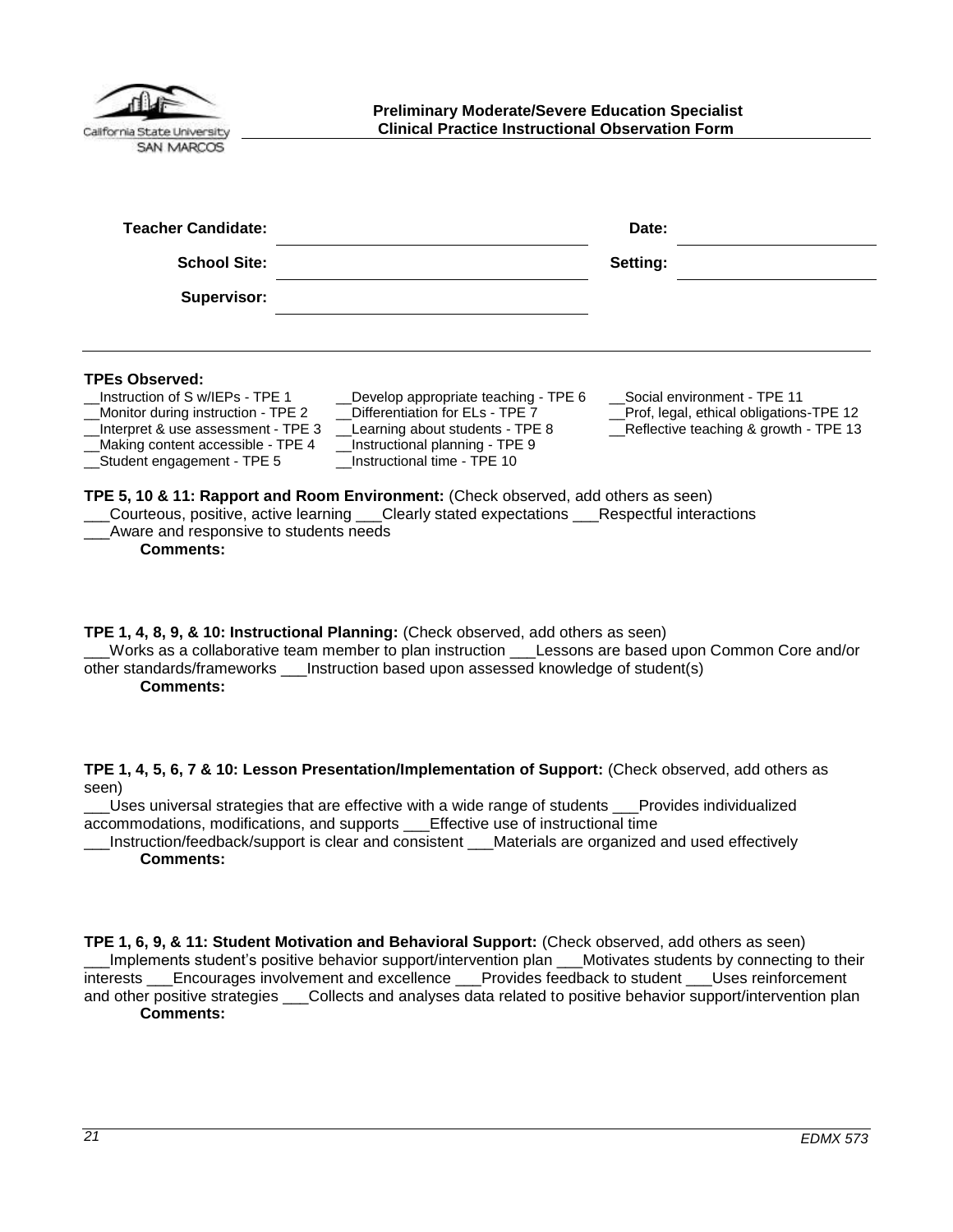| TPE 2 & 3: Assessment and Progress Monitoring: (Check observed, add others as seen)<br>Uses formal and informal assessments appropriately ___Consideration of appropriateness for diverse<br>population ___Utilizes formative and summative assessments ___Collects and analyzes ongoing data<br><b>Comments:</b>                                                                                                                       |       |
|-----------------------------------------------------------------------------------------------------------------------------------------------------------------------------------------------------------------------------------------------------------------------------------------------------------------------------------------------------------------------------------------------------------------------------------------|-------|
| TPE 4 & 5: Cognitive Outcome: (Check observed, add others as seen)<br>Encourages and models critical thinking and problem-solving skills ___Fosters analysis and synthesis<br><b>Comments:</b>                                                                                                                                                                                                                                          |       |
| TPE 4, 5, 6, 11: Affective Outcome: (Check observed, add others as seen)<br>Encourages collaborative and independent learning ___Promotes community, self-esteem, and cooperation<br>Provides meaningful and relevant curriculum<br><b>Comments:</b>                                                                                                                                                                                    |       |
| TPE 1, 7, 8: Effective Outcome: (Check those observed, add others as seen)<br>Respectfully teaches and communicates with students from diverse populations<br>Demonstrates understanding, appreciation, sensitivity for cultural heritage and community values<br>Plans lessons that encourage respect for human diversity<br><b>Comments:</b>                                                                                          |       |
| TPEs 12 and 13: Professional Behavior: (Check those observed, add others as seen)<br>Effective communication with families, administrators, paraeducators, supervisors and colleagues<br>Respects issues of confidentiality __Reflective practitioner ___Able and willing to accept constructive critical<br>feedback ___Actively participates in school community ____Seeks professional development opportunities<br><b>Comments:</b> |       |
| <b>Other Supervisor Observations and Remarks:</b>                                                                                                                                                                                                                                                                                                                                                                                       |       |
| <b>Teacher Candidate Goal/Focus for next observation:</b>                                                                                                                                                                                                                                                                                                                                                                               |       |
| <b>Teacher Candidate</b><br>Signature:                                                                                                                                                                                                                                                                                                                                                                                                  | Date: |
| <b>University Supervisor</b><br>Signature:                                                                                                                                                                                                                                                                                                                                                                                              | Date: |
| <b>Date/Time Next</b>                                                                                                                                                                                                                                                                                                                                                                                                                   |       |
| <b>Observation:</b>                                                                                                                                                                                                                                                                                                                                                                                                                     |       |
|                                                                                                                                                                                                                                                                                                                                                                                                                                         |       |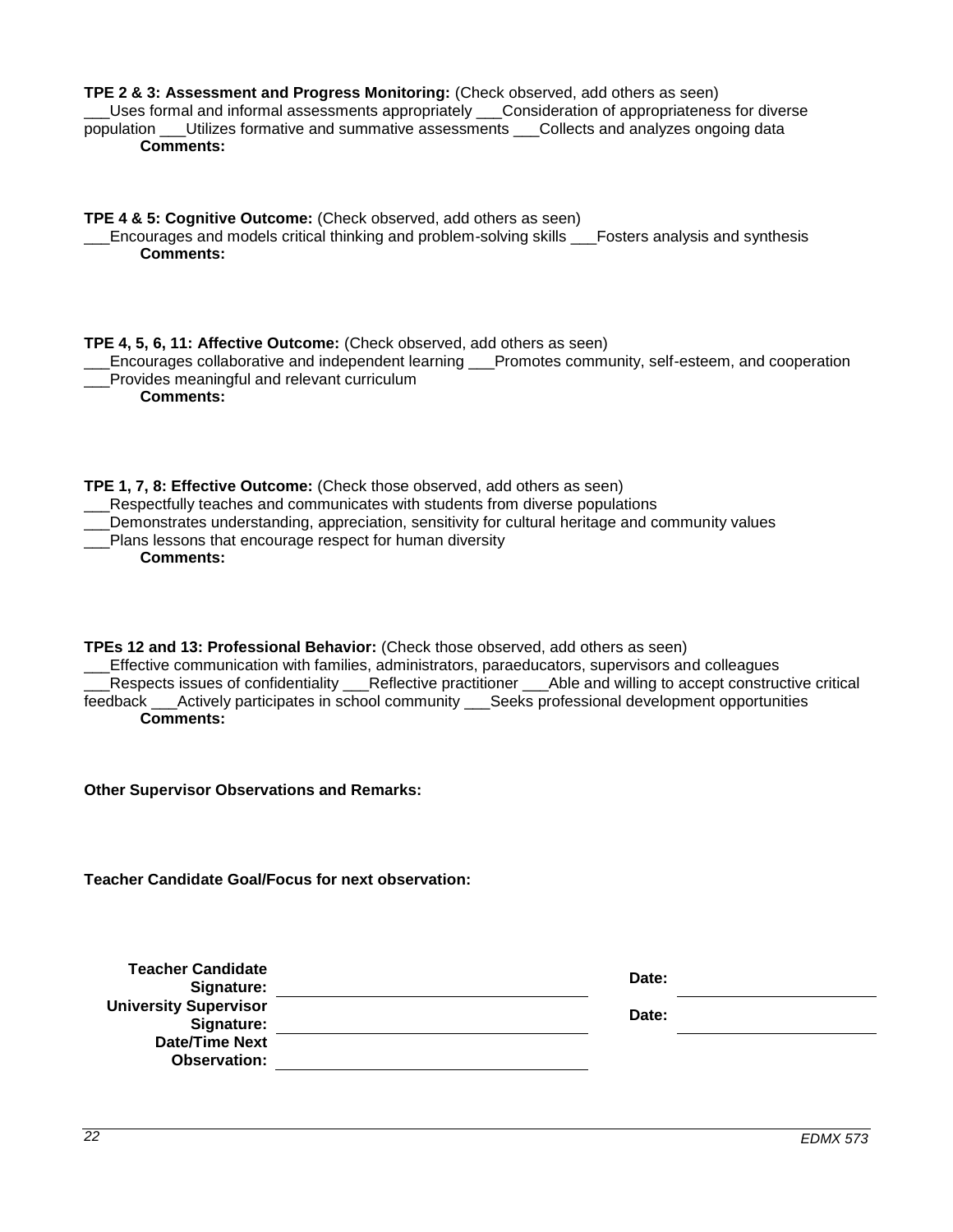| California State University |
|-----------------------------|
| <b>NAADCO</b>               |

<span id="page-22-0"></span>**Preliminary Moderate/Severe Education Specialist Clinical Practice Instruction and Progress Monitoring Form**

| <b>Teacher Candidate:</b> | Date:    |  |
|---------------------------|----------|--|
| <b>School Site:</b>       | Setting: |  |
| <b>Supervisor:</b>        |          |  |

**Instruction and Progress Monitoring:**

*Teacher candidate must prepare and attach a IEP-at-a-Glance for a minimum of five (5) students assigned to their caseload. Each document must include:*

- *Positive Student Profile*
- *IEP Goals at a Glance*
- *IEP Goals Progress Monitoring Method/Schedule*
- *Support Needs and Other Important Information*
- *Matrix that indicates where/when each IEP goal will be addressed*

#### **Evaluation:**

|                                              | Profile is positive and thorough ___IEP Goals summarized ___Progress Monitoring method/schedule relates_______ |
|----------------------------------------------|----------------------------------------------------------------------------------------------------------------|
| to IEP goal ___Matrix includes each IEP goal |                                                                                                                |

**Comments:**

**Other Supervisor Observations and Remarks:**

**Teacher Candidate Goal/Focus for next observation:**

| <b>Teacher Candidate</b><br>Signature:     | Date: |  |
|--------------------------------------------|-------|--|
| <b>University Supervisor</b><br>Signature: | Date: |  |
| <b>Date/Time Next</b><br>Observation:      |       |  |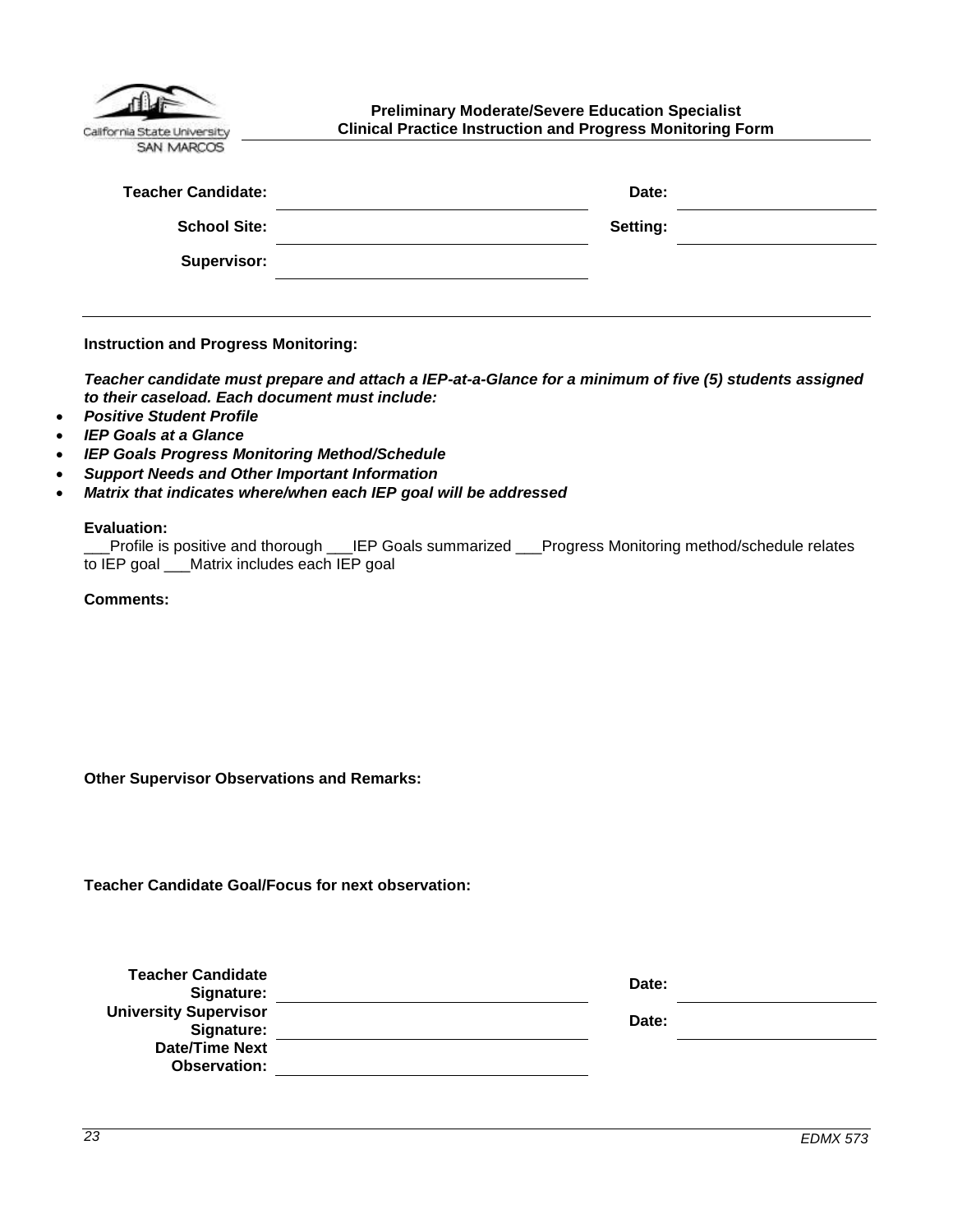<span id="page-23-0"></span>

| California State University<br><b>SAN MARCOS</b> | <b>Preliminary Moderate/Severe Education Specialist</b><br><b>Clinical Practice Scheduling and Planning Form</b> |  |
|--------------------------------------------------|------------------------------------------------------------------------------------------------------------------|--|
| <b>Teacher Candidate:</b>                        | Date:                                                                                                            |  |
| <b>School Site:</b>                              | Setting:                                                                                                         |  |
| Supervisor:                                      |                                                                                                                  |  |
|                                                  |                                                                                                                  |  |

*Teacher Candidate must prepare and attach a weekly schedule. Schedule must include:*

- *Education Specialist Teacher Schedule*
- *Paraeducator Schedule*
- *Student Schedule*
- *Related Service Professionals Therapy/Support Time*

**Evaluation:**

| Posted/Available for all to access | Clear and easy to understand | I __Updated when necessary |
|------------------------------------|------------------------------|----------------------------|
| <b>Comments:</b>                   |                              |                            |

**Other Supervisor Observations and Remarks:**

**Teacher Candidate Goal/Focus for next observation:**

| <b>Teacher Candidate</b><br>Signature:       | Date: |
|----------------------------------------------|-------|
| <b>University Supervisor</b><br>Signature:   | Date: |
| <b>Date/Time Next</b><br><b>Observation:</b> |       |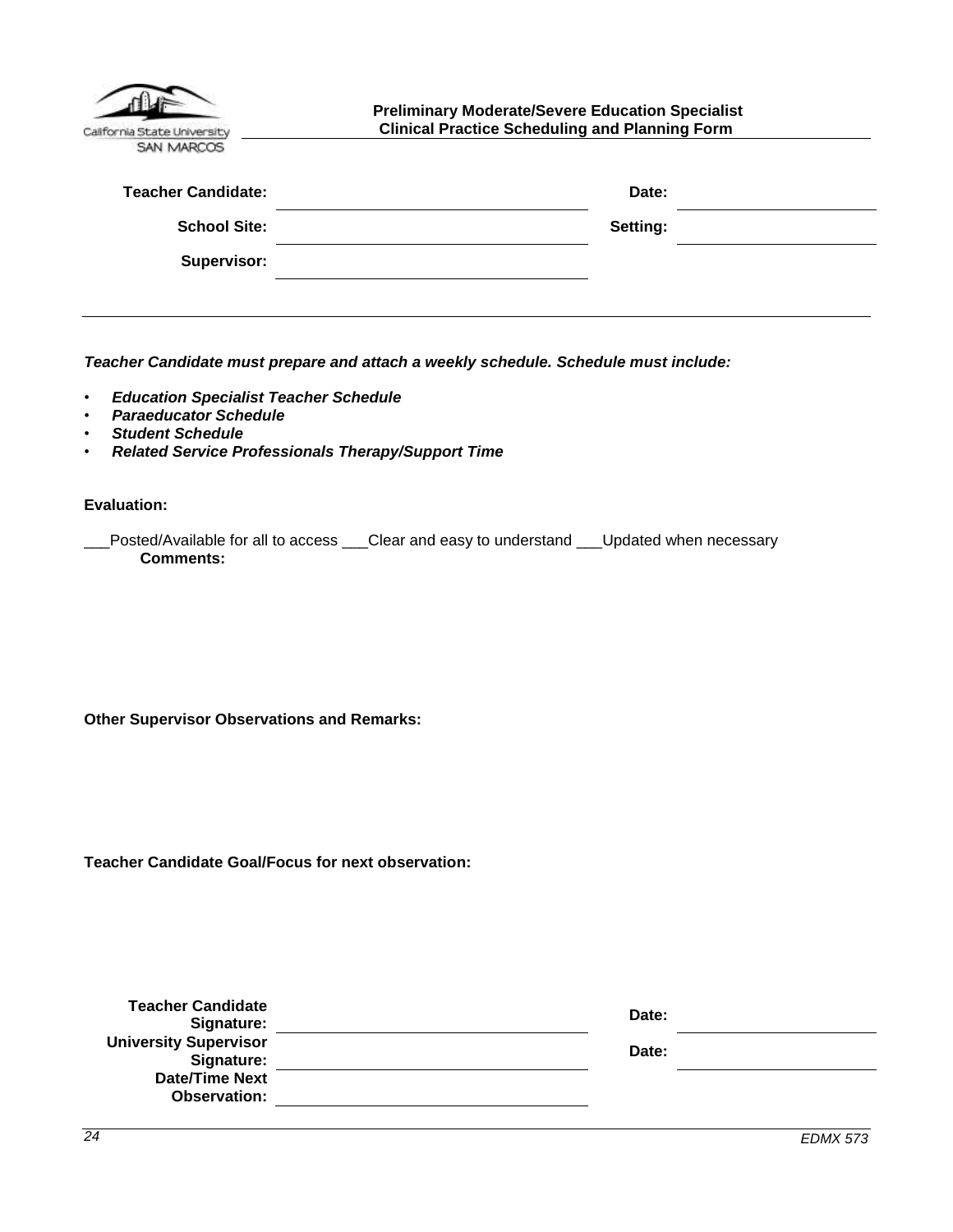#### **What Does Co-Teaching Look Like? Four Approaches**

<span id="page-24-0"></span>Co-teaching has many faces. In a national survey, teachers experienced in teaching in a diverse classrooms reported that they used four approaches to co-teaching – supportive, parallel, complementary, and team coteaching (National Center for Educational Restructuring and Inclusion, 1995).

## **SUPPORTIVE**

Supportive co-teaching is when one teacher takes the lead instructional role and the other(s) rotates among the students providing support. The co-teacher(s) taking the supportive role watches or listens as students work together, stepping in to provide one-to-one tutorial assistance when necessary while the other co-teacher continues to direct the lesson. Teachers new to co-teaching or who are short of planning time often begin with this approach.

## **PARALLEL**

Parallel co-teaching is when two or more people work with different groups of students in different sections of the classroom. Co-teachers may rotate among the groups; and, sometimes there may be one group of students that works without a co-teacher for at least part of the time. Teachers new to co-teaching often begin with this approach. Key to parallel co-teaching is that each co-teacher eventually works with every student in the class.

#### **COMPLEMENTARY**

Complementary co-teaching is when co-teachers do something to enhance the instruction provided by the other co-teacher(s). For example one co-teacher might paraphrase the other co-teacher's statements or model notetaking skills on a transparency. Sometimes, one of the complementary co-teaching partners pre-teaches the small group social skill roles required for successful cooperative group learning and then monitors as students practice the roles during the lesson taught by the other co-teacher. As co-teachers gain in their confidence and acquire knowledge and skills from one another, complementary co-teaching becomes a preferred approach.

## **TEAM CO-TEACHING**

Team co-teaching is when two or more people do what the traditional teacher has always done – plan, teach, assess, and assume responsibility for all of the students in the classroom. Team co-teachers share leadership and responsibility.

Team co-teachers share lessons in ways that allow students to experience each teacher's expertise. For example, for a lesson on inventions in science, one co-teacher with interests is history explains the impact on society. The other, whose strengths are with the mechanisms involved, explains how inventions work.

In team co-teaching, co-teachers simultaneously deliver lessons and are comfortable alternately taking the lead and being the supporter. The test of a successful team teaching partnership is that the students view each teacher as equally knowledgeable and credible.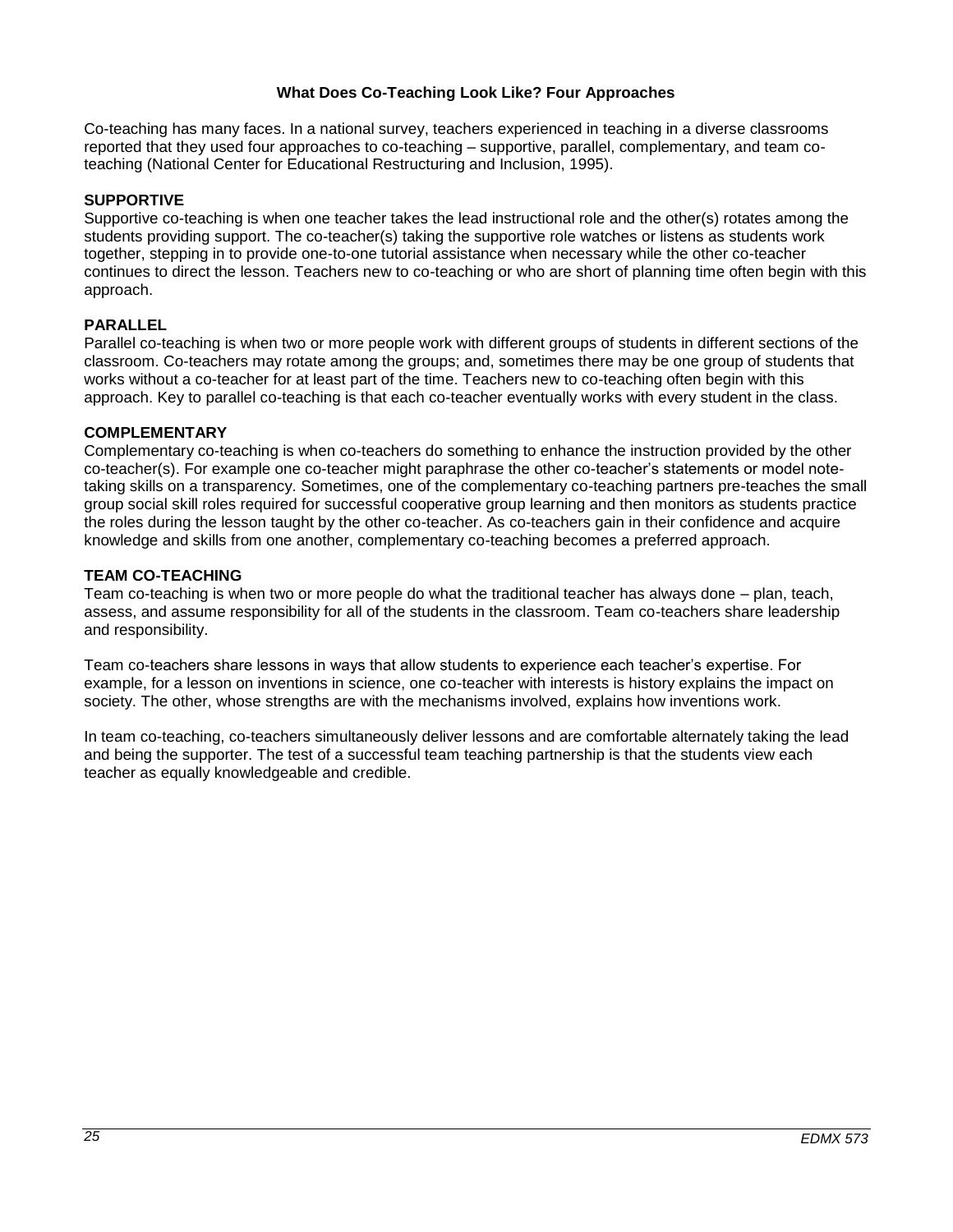|  | Suggested Timeline for the Systematic Release of Responsibility in Co-Teaching Clinical Practice |
|--|--------------------------------------------------------------------------------------------------|
|  |                                                                                                  |

<span id="page-25-0"></span>

| <b>Timeline</b>  | <b>Cooperating Teacher (CT) Actions</b>                                    | <b>Teacher Candidate (TC) Actions</b>                                    |
|------------------|----------------------------------------------------------------------------|--------------------------------------------------------------------------|
|                  | <b>Planning and Reflection</b>                                             | <b>Planning and Reflection</b>                                           |
| <b>Beginning</b> | CT leads planning and reflection                                           | TC actively participates in all planning and                             |
| of Clinical      | conversations in all areas of instruction.                                 | reflection conversations.                                                |
| <b>Practice</b>  |                                                                            |                                                                          |
|                  | Instruction and Instructional Role(s)                                      | Instruction and Instructional Role(s)                                    |
|                  | CT takes the lead                                                          | TC follows lead of CT                                                    |
|                  |                                                                            |                                                                          |
|                  | Supportive: CT in lead role                                                | Supportive: TC in support role                                           |
|                  | Parallel: CT teaches own plans                                             | Parallel: TC teaches CT plans                                            |
|                  | Complementary: CT leads                                                    | Complementary: TC complements, as                                        |
|                  |                                                                            | directed                                                                 |
|                  |                                                                            |                                                                          |
|                  | Team: Likely not yet employed                                              | Team: Likely not yet employed                                            |
|                  | <b>Planning and Reflection</b>                                             | <b>Planning and Reflection</b>                                           |
| Early in         | CT leads and prompts TC contributions to                                   | TC begins leading at least one part of the                               |
| <b>Clinical</b>  | planning and reflection conversations.                                     | planning conversations in one or more areas of                           |
| <b>Practice</b>  |                                                                            | instruction and contributes to reflection                                |
|                  |                                                                            | conversations.                                                           |
|                  |                                                                            |                                                                          |
|                  | <b>Instruction and Instructional Role(s)</b><br>CT leads most of the time. | <b>Instruction and Instructional Role(s)</b>                             |
|                  |                                                                            | TC begins taking the lead periodically.                                  |
|                  | Supportive: CT leads and supports                                          | Supportive: TC supports, may lead                                        |
|                  | Parallel: CT teaches own plans                                             | Parallel: TC sometimes designs and                                       |
|                  |                                                                            | teaches own plans                                                        |
|                  |                                                                            |                                                                          |
|                  | Complementary: CT usually leads                                            | Complementary: TC complements with                                       |
|                  | Team:                                                                      | guidance, as needed<br>Team:                                             |
|                  | CT prompts TC role<br><b>Planning and Reflection</b>                       | TC teaches with guidance                                                 |
| Middle of        | CT and TC shares leadership of planning and                                | <b>Planning and Reflection</b>                                           |
| <b>Clinical</b>  | reflection conversations.                                                  | TC and CT shares leadership of planning and<br>reflection conversations. |
| <b>Practice</b>  |                                                                            |                                                                          |
|                  | Instruction and Instructional Role(s)                                      | <b>Instruction and Instructional Role(s)</b>                             |
|                  | The CT equally shares taking the lead in the                               | The TC equally shares taking the lead in the Co-                         |
|                  | Co-Teaching approaches.                                                    | Teaching approaches.                                                     |
|                  |                                                                            |                                                                          |
|                  | Supportive: CT in lead and support roles                                   | Supportive: TC in lead and support roles                                 |
|                  | CT teaches own plans for<br>Parallel:                                      | TC designs and teaches own<br>Parallel:                                  |
|                  | groups                                                                     | plans for groups                                                         |
|                  | Complementary: CT leads, complements                                       | Complementary: TC leads, complements                                     |
|                  | CT and TC jointly instruct<br>Team:                                        | CT and TC jointly instruct<br>Team:                                      |
|                  | <b>Planning and Reflection</b>                                             | <b>Planning and Reflection</b>                                           |
| End of           | CT participates in planning and reflection                                 | TC leads most or all planning and reflection                             |
| <b>Clinical</b>  | conversations. May lead some.                                              | conversations.                                                           |
| <b>Practice</b>  |                                                                            |                                                                          |
|                  | Instruction and Instructional Role(s)                                      | Instruction and Instructional Role(s)                                    |
|                  | The CT follows the TC's lead (or shares the                                | The TC takes the lead (or shares the lead, in                            |
|                  | lead, in team co-teaching).                                                | team co-teaching) in co-teaching roles.                                  |
|                  |                                                                            |                                                                          |
|                  | Supportive: CT supports                                                    | Supportive: TC in lead role                                              |
|                  | Parallel:<br>CT teaches own group(s)                                       | Parallel:<br>TC teaches own plans/groups                                 |
|                  | Complementary: CT complements                                              | Complementary: TC leads                                                  |
|                  | Team:<br>CT and TC jointly instruct                                        | Team:<br>CT and TC jointly instruct                                      |